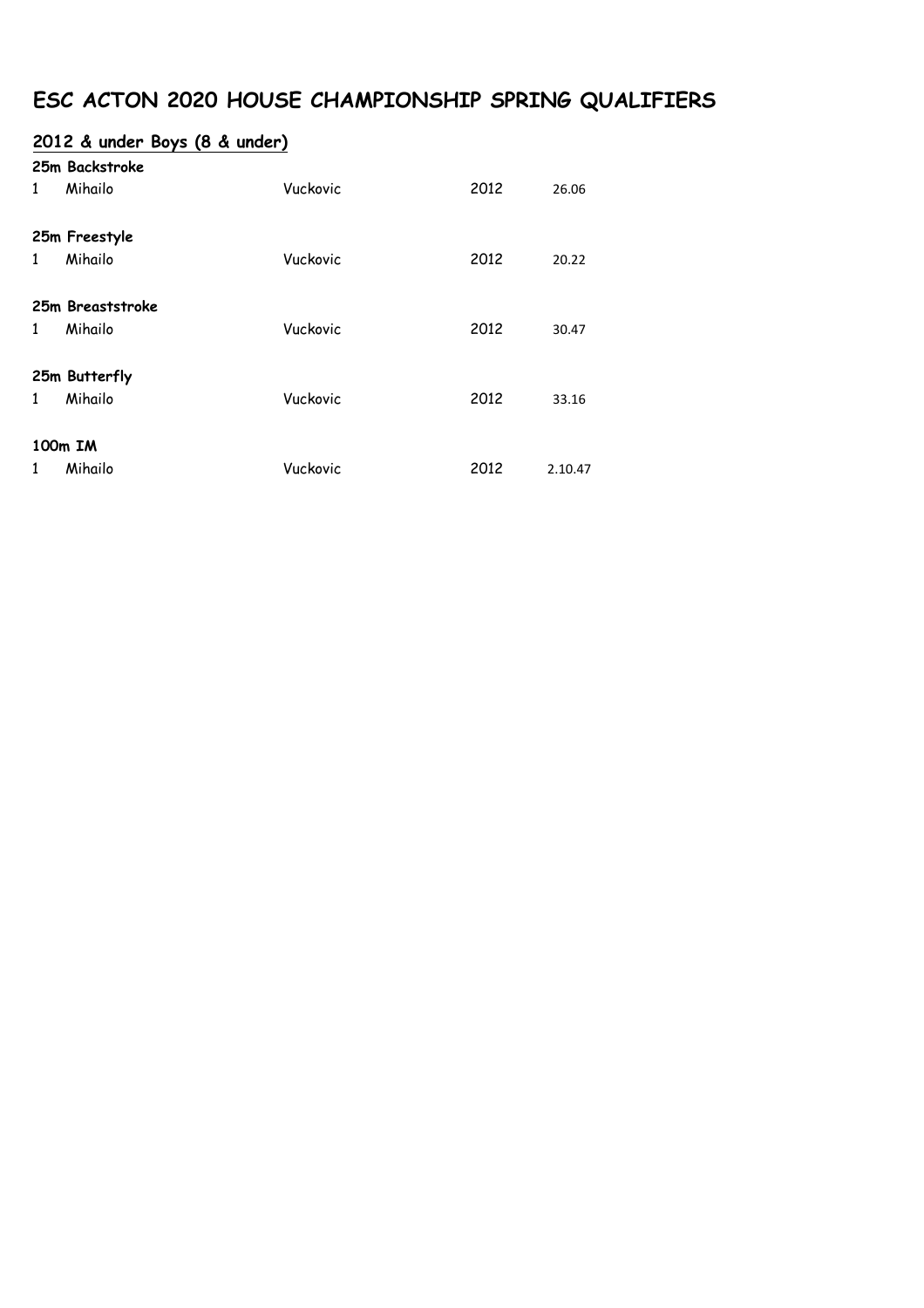### **2011 & 2010 Girls (9/10 year olds)**

|                | 50m Backstroke   |                |      |            |
|----------------|------------------|----------------|------|------------|
| 1              | Ebe              | Romim          | 2010 | 46.66      |
| $\overline{c}$ | Martina          | Nurnberg       | 2010 | 48.41      |
| 3              | Eloise           | Durn           | 2010 | 52.59      |
| 4              | Claire           | Seton-Rogers   | 2010 | 53.25      |
| 5              | Maya             | Bielak         | 2010 | 53.59      |
| 6              | Alyshia          | Pelembe Habib  | 2011 | 53.84      |
| 7              | Sophia           | Liebig-Koltai  | 2010 | 53.91      |
| 8              | Alexandra        | Pereira        | 2010 | 56.25      |
| 9              | Alyssa           | Ilchenko       | 2010 | 56.53      |
| 10             | Julia            | Albery         | 2010 | 57.47      |
| 11             | Chloe            | Winter         | 2010 | 58.53      |
| 12             | Sadie            | <b>Elliott</b> | 2011 | 59.50      |
| 13             | Nicole           | Herbert        | 2010 | 1.00.25    |
|                | Lilia            | Peters         | 2011 | <b>DNS</b> |
|                | 50m Freestyle    |                |      |            |
| 1              | Ebe              | Romim          | 2010 | 41.28      |
| 2              | Martina          | Nurnberg       | 2010 | 45.34      |
| 3              | Alexandra        | Pereira        | 2010 | 46.28      |
| 4              | Julia            | Albery         | 2010 | 47.34      |
| 5              | Sophia           | Liebig-Koltai  | 2010 | 49.00      |
| 6              | Alyshia          | Pelembe Habib  | 2011 | 49.94      |
| 7              | Eloise           | Durn           | 2010 | 50.16      |
| 8              | Chloe            | Winter         | 2010 | 50.38      |
| 9              | Alyssa           | Ilchenko       | 2010 | 51.78      |
| 10             | Sadie            | <b>Elliott</b> | 2011 | 51.78      |
| 11             | Claire           | Seton-Rogers   | 2010 | 52.81      |
| 12             | Maya             | Bielak         | 2010 | 54.28      |
| 13             | Nicole           | Herbert        | 2010 | 55.69      |
|                | Lilia            | Peters         | 2011 | <b>DNS</b> |
|                |                  |                |      |            |
|                | 50m Breaststroke |                |      |            |
| 1              | Ebe              | Romim          | 2010 | 38.38      |
| 2              | Claire           | Seton-Rogers   | 2010 | 56.91      |
| 3              | Martina          | Nurnberg       | 2010 | 56.99      |
| 4              | Alyssa           | Ilchenko       | 2010 | 59.69      |
| 5              | Chloe            | Winter         | 2010 | 1.01.56    |
| 6              | Julia            | Albery         | 2010 | 1.01.72    |
| 7              | Nicole           | Herbert        | 2010 | 1.04.97    |
| 8              | Sophia           | Liebig-Koltai  | 2010 | 1.05.06    |
| 9              | Sadie            | <b>Elliott</b> | 2011 | 1.05.69    |
| 10             | Alyshia          | Pelembe Habib  | 2011 | 1.06.66    |
| 11             | Alexandra        | Pereira        | 2010 | 1.10.25    |
| 12             | Maya             | Bielak         | 2010 | 1.12.66    |
| 13             | Eloise           | Durn           | 2010 | 1.12.97    |
|                | Lilia            | Peters         | 2011 | <b>DNS</b> |
|                | 25m Butterfly    |                |      |            |
| 1              | Julia            | Albery         | 2010 | 23.22      |
| 2              | Ebe              | Romim          | 2010 | 23.59      |
| 3              | Martina          | Nurnberg       | 2010 | 24.50      |
| 4              | Alyshia          | Pelembe Habib  | 2011 | 26.75      |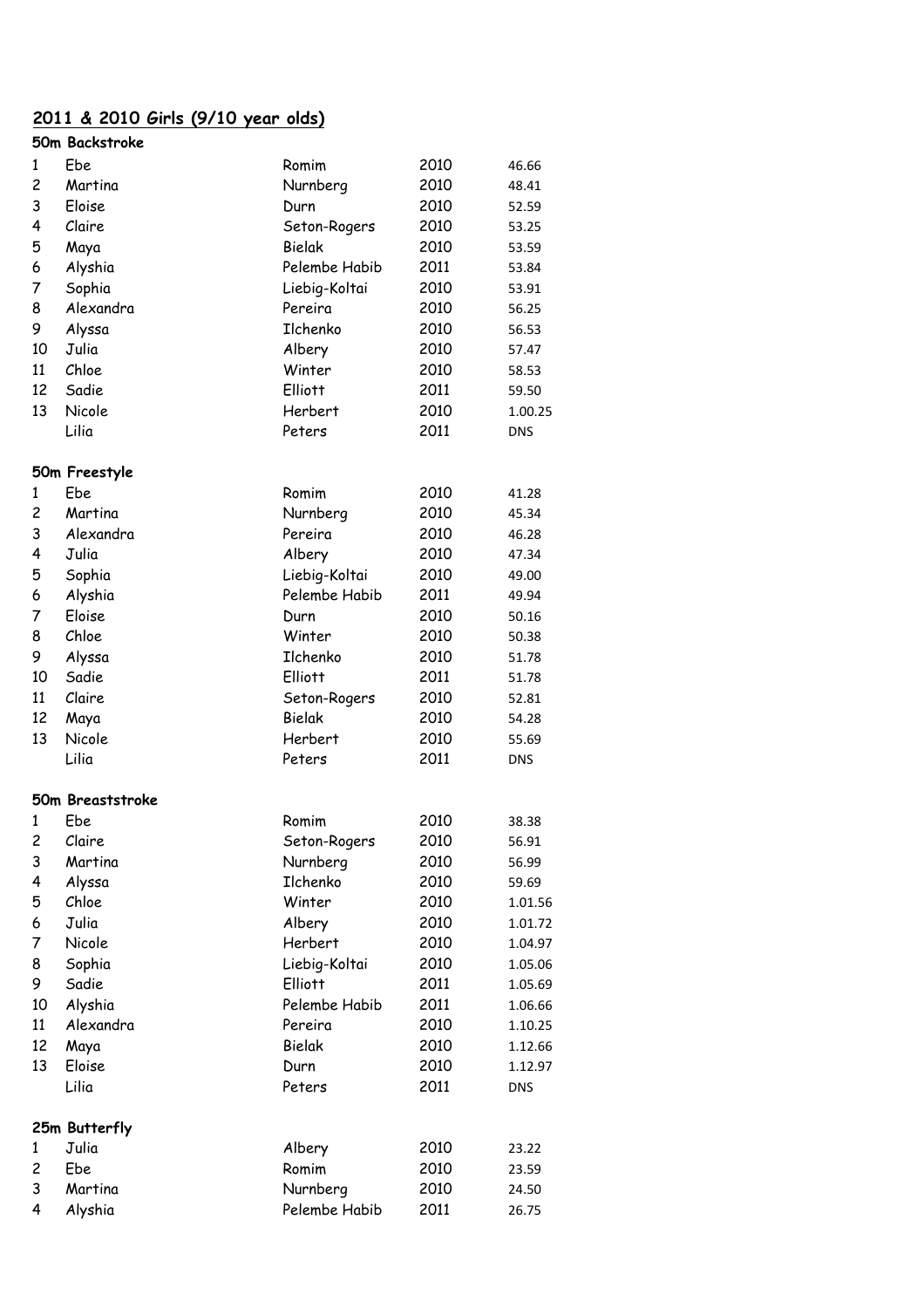| 5  | Sophia    | Liebig-Koltai  | 2010 | 27.09      |
|----|-----------|----------------|------|------------|
| 6  | Nicole    | Herbert        | 2010 | 27.91      |
| 7  | Claire    | Seton-Rogers   | 2010 | 28.02      |
| 8  | Alexandra | Pereira        | 2010 | 28.41      |
| 9  | Maya      | Bielak         | 2010 | 29.34      |
| 10 | Chloe     | Winter         | 2010 | 29.91      |
| 11 | Alyssa    | Ilchenko       | 2010 | 30.06      |
| 12 | Sadie     | <b>Elliott</b> | 2011 | 30.66      |
| 13 | Eloise    | Durn           | 2010 | 31.03      |
|    | Lilia     | Peters         | 2011 | <b>DNS</b> |
|    | 100m IM   |                |      |            |
| 1  | Ebe       | Romim          | 2010 | 1.51.31    |
| 2  | Martina   | Nurnberg       | 2010 | 1.52.66    |
| 3  | Claire    | Seton-Rogers   | 2010 | 1.54.16    |
| 4  | Julia     | Albery         | 2010 | 1.55.25    |
| 5  | Nicole    | Herbert        | 2010 | 2.05.56    |
| 6  | Sophia    | Liebig-Koltai  | 2010 | 2.06.84    |
| 7  | Alyssa    | Ilchenko       | 2010 | 2.07.25    |
| 8  | Alexandra | Pereira        | 2010 | 2.10.47    |
| 9  | Alyshia   | Pelembe Habib  | 2011 | 2.11.72    |
| 10 | Chloe     | Winter         | 2010 | 2.12.34    |
| 11 | Maya      | Bielak         | 2010 | 2.13.91    |
| 12 | Eloise    | Durn           | 2010 | 2.17.63    |
| 13 | Sadie     | <b>Elliott</b> | 2011 | 2.18.44    |
|    | Lilia     | Peters         | 2011 | <b>DNS</b> |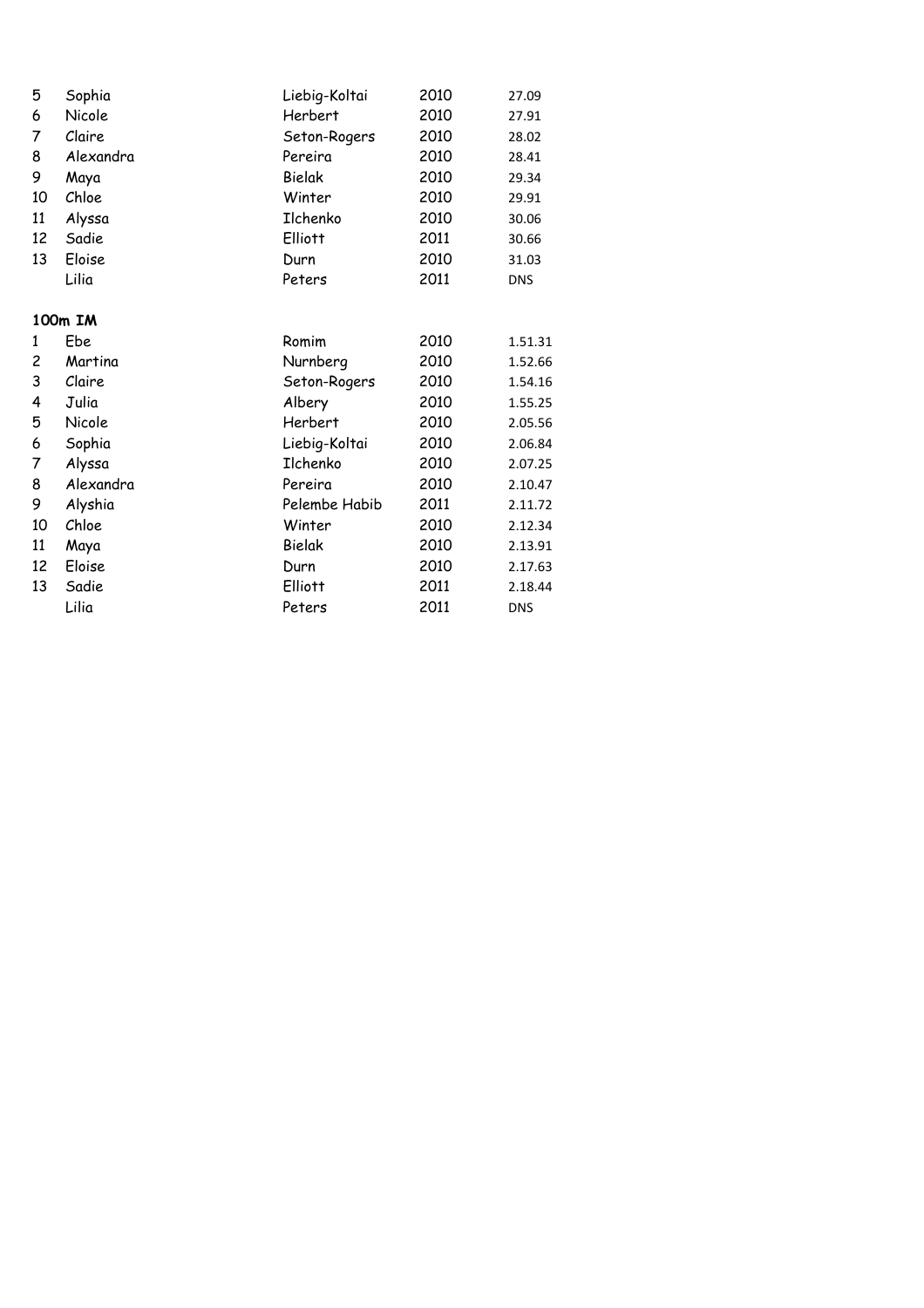### **2011 & 2010 Boys (9/10 year olds)**

|                | 50m Backstroke   |                   |      |         |
|----------------|------------------|-------------------|------|---------|
| 1              | Nicholas         | Rodgers           | 2011 | 44.59   |
| 2              | Valentino        | Ivanov            | 2010 | 51.69   |
| 3              | Patrick          | Keating           | 2010 | 52.34   |
| 4              | Otto             | Mudge             | 2010 | 55.47   |
| 5              | Valentin         | Pietralito-Laieb  | 2010 | 57.50   |
| 6              | Alexander        | Krasnodebski      | 2011 | 57.97   |
| 7              | Oscar            | Rabenstein-Tobbal | 2011 | 1.02.38 |
| 8              | Aleksander       | Barinov           | 2010 | 1.06.13 |
|                | 50m Freestyle    |                   |      |         |
| $\mathbf{1}$   | Nicholas         | Rodgers           | 2011 | 40.66   |
| $\overline{c}$ | Patrick          | Keating           | 2010 | 43.97   |
| 3              | Valentino        | <b>Ivanov</b>     | 2010 | 44.84   |
| 4              | Otto             | Mudge             | 2010 | 49.31   |
| 5              | Valentin         | Pietralito-Laieb  | 2010 | 53.47   |
| 6              | Aleksander       | Barinov           | 2010 | 53.72   |
| 7              | Oscar            | Rabenstein-Tobbal | 2011 | 54.09   |
| 8              | Alexander        | Krasnodebski      | 2011 | 54.66   |
|                | 50m Breaststroke |                   |      |         |
| $\mathbf{1}$   | Patrick          | Keating           | 2010 | 55.66   |
| $\overline{c}$ | Nicholas         | Rodgers           | 2011 | 56.88   |
| 3              | Valentino        | Ivanov            | 2010 | 57.97   |
| 4              | Valentin         | Pietralito-Laieb  | 2010 | 1.06.50 |
| 5              | Otto             | Mudge             | 2010 | 1.11.03 |
| 6              | Aleksander       | Barinov           | 2010 | 1.13.13 |
| 7              | Oscar            | Rabenstein-Tobbal | 2011 | 1.15.00 |
| 8              | Alexander        | Krasnodebski      | 2011 | 1.24.41 |
|                |                  |                   |      |         |
|                | 25m Butterfly    |                   |      |         |
| 1              | Nicholas         | Rodgers           | 2011 | 20.41   |
| 2              | Patrick          | Keating           | 2010 | 23.97   |
| 3              | Valentino        | Ivanov            | 2010 | 27.63   |
| 4              | Otto             | Mudge             | 2010 | 29.69   |
| 5              | Valentin         | Pietralito-Laieb  | 2010 | 33.44   |
| 6              | Aleksander       | Barinov           | 2010 | 33.44   |
| 7              | Oscar            | Rabenstein-Tobbal | 2011 | 33.97   |
| 8              | Alexander        | Krasnodebski      | 2011 | 34.16   |
|                | 100m IM          |                   |      |         |
| 1              | Nicholas         | Rodgers           | 2011 | 1.40.34 |
| $\overline{c}$ | Patrick          | Keating           | 2010 | 1.54.06 |
| 3              | Valentino        | Ivanov            | 2010 | 2.04.78 |
| 4              | Otto             | Mudge             | 2010 | 2.07.72 |
| 5              | Valentin         | Pietralito-Laieb  | 2010 | 2.12.78 |
| 6              | Oscar            | Rabenstein-Tobbal | 2011 | 2.22.09 |
| 7              | Aleksander       | Barinov           | 2010 | 2.26.09 |
| 8              | Alexander        | Krasnodebski      | 2011 | 2.30.72 |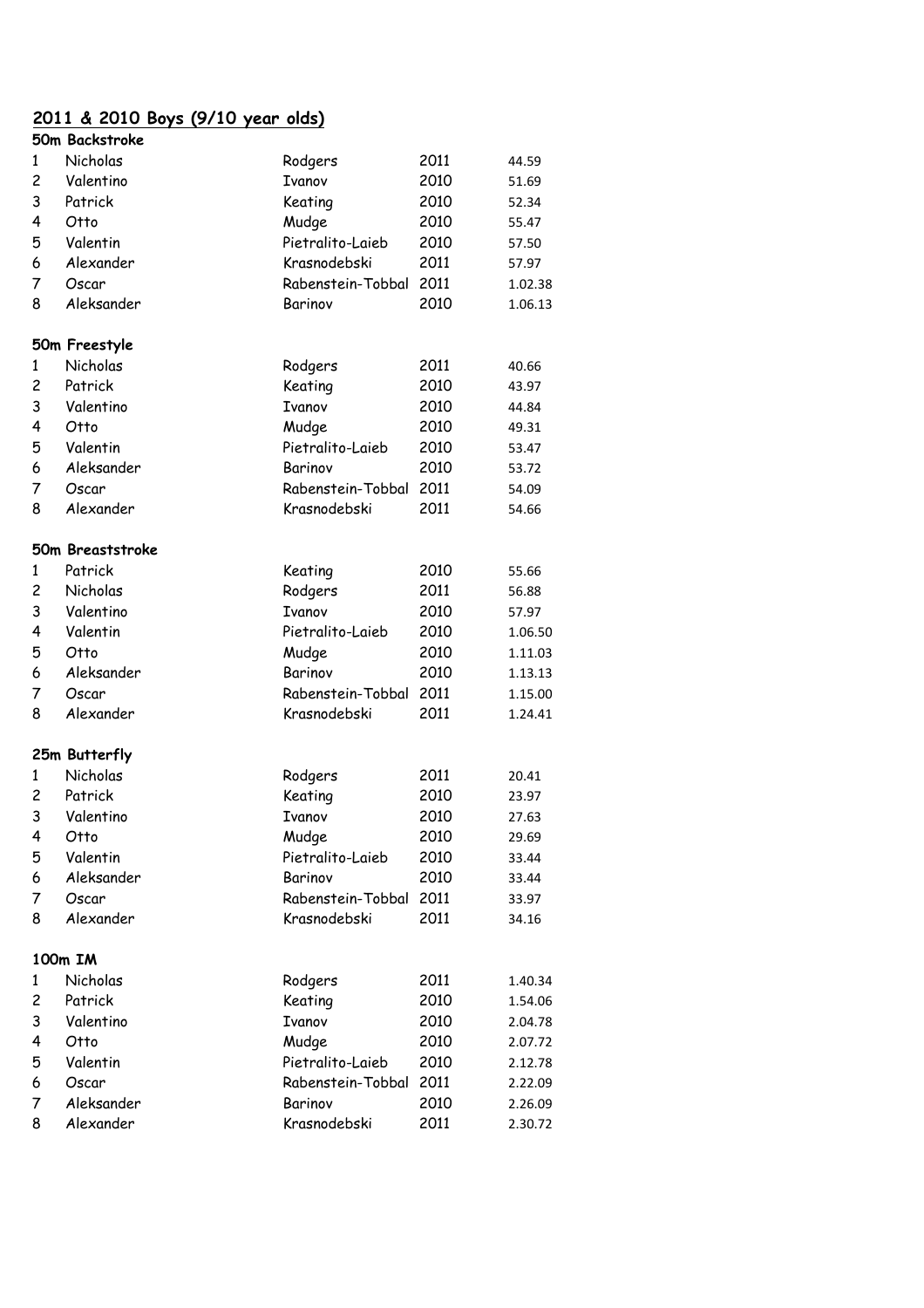#### **2009 & 2008 Girls (11 - 12 year old) 100m Backstroke**

|    | TOOLII DUCKSIIOKE |                |      |            |
|----|-------------------|----------------|------|------------|
| 1  | Maya              | Murfin         | 2008 | 1.30.66    |
| 2  | Emilia            | Rodgers        | 2009 | 1.32.88    |
| 3  | Florence          | Crawford       | 2008 | 1.34.00    |
| 4  | Saskia            | Ribbons        | 2009 | 1.40.53    |
| 5  | Ava               | Twum-Ampofo    | 2008 | 1.40.59    |
| 6  | Csenge            | Gaspar         | 2009 | 1.41.00    |
| 7  | Nadia             | Afonso         | 2008 | 1.43.28    |
| 8  | Silvia            | Nurnberg       | 2008 | 1.44.19    |
| 9  | Mia               | Rasmussen      | 2009 | 1.44.28    |
| 10 | Emma              | Wiseman        | 2008 | 1.45.03    |
| 11 | Nancy             | Williams       | 2009 | 1.45.16    |
| 12 | Edie              | Howell-Jones   | 2009 | 1.46.06    |
| 13 | Isabella          | McGillveray    | 2008 | 1.47.56    |
| 14 | Liliana           | Chmielowska    | 2009 | 1.49.75    |
| 15 | Shriya            | Patel          | 2008 | 1.51.50    |
| 16 | Oliwia            | Kmiec          | 2008 | 1.53.09    |
| 17 | Gwen              | Kynaston       | 2009 | 2.06.69    |
| 18 | Serena            | <b>Elliott</b> | 2008 | 2.07.03    |
| 19 | Jennah            | Hamad          | 2008 | 2.12.66    |
| 20 | Eve               | Hamill         | 2008 | 2.13.31    |
| 21 | Nikol             | Ivanova        | 2009 | 2.15.13    |
| 22 | Lara              | Cosic          | 2008 | 2.16.08    |
|    | Efrata            | Habtamu        | 2008 | <b>DNS</b> |
|    | Erin              | Walsh          | 2008 | <b>DNS</b> |
|    | Isabelle          | Eakins         | 2009 | <b>DNS</b> |
|    | Laura             | Grabowska      | 2009 | <b>DNS</b> |
|    | Asees             | Grewal         | 2008 | <b>DNS</b> |
|    | Hannah            | Eldemerdash    | 2008 | <b>DNS</b> |
|    | Zofia             | Boczkaja       | 2008 | <b>DNS</b> |
|    | Charlotte         | Mills          | 2009 | <b>DNS</b> |
|    | 100m Freestyle    |                |      |            |
| 1  | Maya              | Murfin         | 2008 | 1.26.34    |
| 2  | Emilia            | Rodgers        | 2009 | 1.28.31    |
| 3  | Florence          | Crawford       | 2008 | 1.30.19    |
| 4  | Isabella          | McGillveray    | 2008 | 1.31.13    |
| 5  | Ava               | Twum-Ampofo    | 2008 | 1.31.28    |
| 6  | Nadia             | Afonso         | 2008 | 1.32.69    |
| 7  | Saskia            | Ribbons        | 2009 | 1.33.75    |
| 8  | Csenge            | Gaspar         | 2009 | 1.37.09    |
| 9  | Nancy             | Williams       | 2009 | 1.37.84    |
| 10 | Silvia            | Nurnberg       | 2008 | 1.39.22    |
| 11 | Shriya            | Patel          | 2008 | 1.41.41    |
| 12 | Mia               | Rasmussen      | 2009 | 1.42.50    |
| 13 | Oliwia            | Kmiec          | 2008 | 1.42.56    |
| 14 | Edie              | Howell-Jones   | 2009 | 1.42.75    |
| 15 | Emma              | Wiseman        | 2008 | 1.45.72    |
| 16 | Eve               | Hamill         | 2008 | 1.48.13    |
| 17 | Gwen              | Kynaston       | 2009 | 1.53.88    |
| 18 | Serena            | <b>Elliott</b> | 2008 | 1.56.63    |
| 19 | Jennah            | Hamad          | 2008 | 1.58.16    |
| 20 | Nikol             | Ivanova        | 2009 | 2.06.63    |
|    |                   |                |      |            |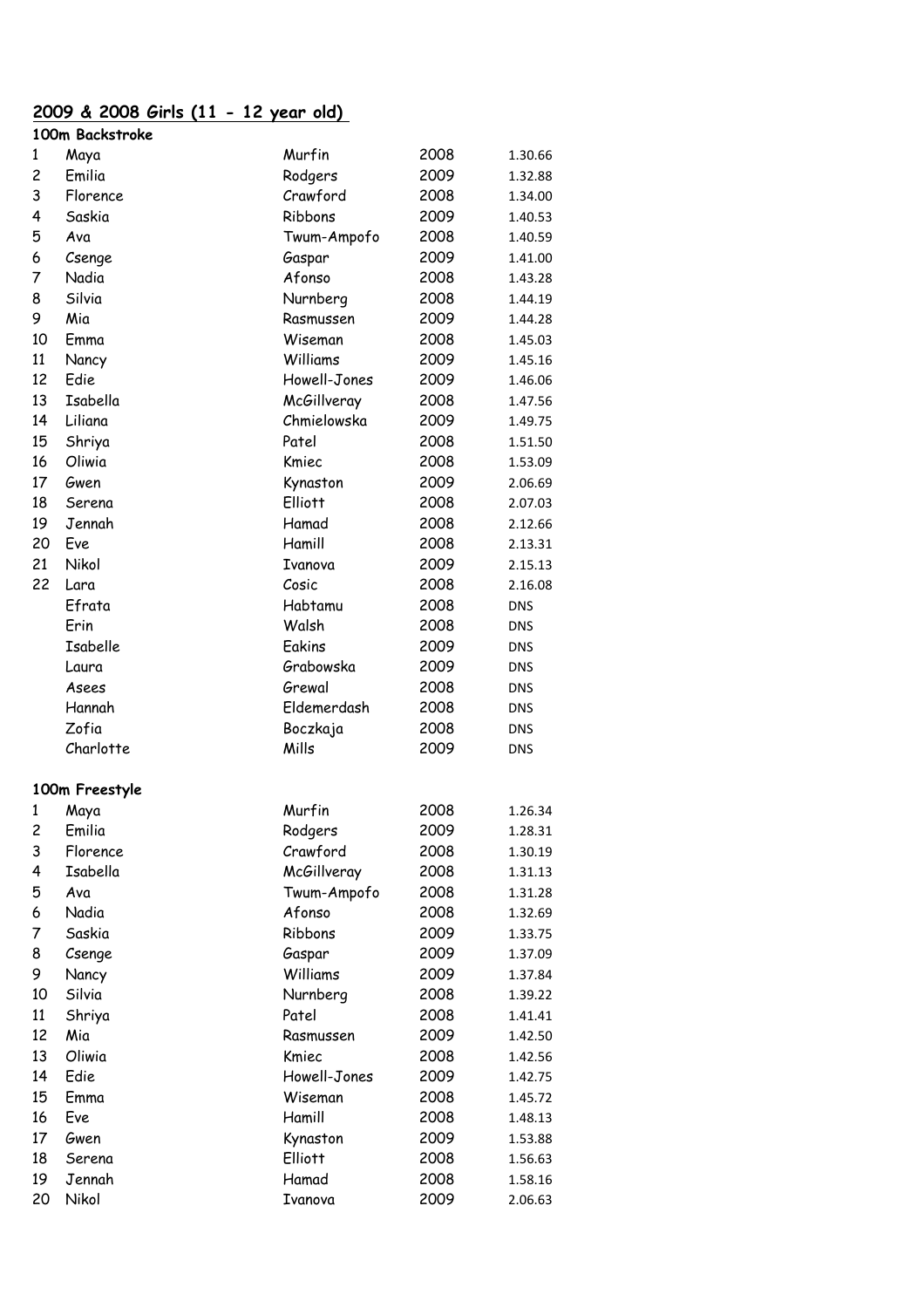| 21     | Liliana           | Chmielowska  | 2009 | 2.08.94    |
|--------|-------------------|--------------|------|------------|
| 22     | Lara              | Cosic        | 2008 | 2.11.06    |
|        | Asees             | Grewal       | 2008 | <b>DNS</b> |
|        | Charlotte         | Mills        | 2009 | DNS        |
|        | Efrata            | Habtamu      | 2008 | DNS        |
|        | Erin              | Walsh        | 2008 | DNS        |
|        | Hannah            | Eldemerdash  | 2008 | <b>DNS</b> |
|        | Isabelle          | Eakins       | 2009 | <b>DNS</b> |
|        | Laura             | Grabowska    | 2009 | DNS        |
|        | Zofia             | Boczkaja     | 2008 | <b>DNS</b> |
|        | 100m Breaststroke |              |      |            |
| 1      | Csenge            | Gaspar       | 2009 | 1.47.38    |
| 2      | Ava               | Twum-Ampofo  | 2008 | 1.50.09    |
| 3      | Silvia            | Nurnberg     | 2008 | 1.51.38    |
| 4      | Emilia            | Rodgers      | 2009 | 1.52.06    |
| 5      | Saskia            | Ribbons      | 2009 | 1.55.13    |
| 6      | Mia               | Rasmussen    | 2009 | 1.57.09    |
| 7      | Florence          | Crawford     | 2008 | 1.57.50    |
| 8      | Emma              | Wiseman      | 2008 | 1.57.66    |
| 9      | Oliwia            | Kmiec        | 2008 | 1.58.09    |
| 10     | Maya              | Murfin       | 2008 | 1.58.47    |
| 11     | Shriya            | Patel        | 2008 | 1.59.34    |
| 12     | Edie              | Howell-Jones | 2009 | 2.02.51    |
| 13     | Nadia             | Afonso       | 2008 | 2.04.59    |
| 14     | Lara              | Cosic        | 2008 | 2.05.94    |
| 15     | Isabella          | McGillveray  | 2008 | 2.08.50    |
| 16     | Eve               | Hamill       | 2008 | 2.09.13    |
| 17     | Serena            | Elliott      | 2008 | 2.14.25    |
| 18     | Nancy             | Williams     | 2009 | 2.15.91    |
| 19     | Nikol             | Ivanova      | 2009 | 2.20.03    |
| 20     | Liliana           | Chmielowska  | 2009 | 2.23.16    |
| 21     | Gwen              | Kynaston     | 2009 | 2.26.72    |
| 22     | Jennah            | Hamad        | 2008 | 2.44.59    |
|        | Asees             | Grewal       | 2008 | <b>DNS</b> |
|        | Charlotte         | Mills        | 2009 | <b>DNS</b> |
|        | Efrata            | Habtamu      | 2008 | <b>DNS</b> |
|        | Erin              | Walsh        | 2008 | <b>DNS</b> |
|        | Hannah            | Eldemerdash  | 2008 | <b>DNS</b> |
|        | <b>Isabelle</b>   | Eakins       | 2009 | <b>DNS</b> |
|        | Laura             | Grabowska    | 2009 | <b>DNS</b> |
|        | Zofia             | Boczkaja     | 2008 | <b>DNS</b> |
|        | 50m Butterfly     |              |      |            |
| 1      | Florence          | Crawford     | 2008 | 44.91      |
| 2      | Emilia            | Rodgers      | 2009 | 45.91      |
| 3      |                   | Murfin       | 2008 |            |
| 4      | Maya<br>Saskia    | Ribbons      | 2009 | 48.44      |
|        |                   |              |      | 50.22      |
| 5<br>6 | Csenge<br>Ava     | Gaspar       | 2009 | 50.56      |
| 7      |                   | Twum-Ampofo  | 2008 | 51.69      |
|        | Shriya            | Patel        | 2008 | 54.97      |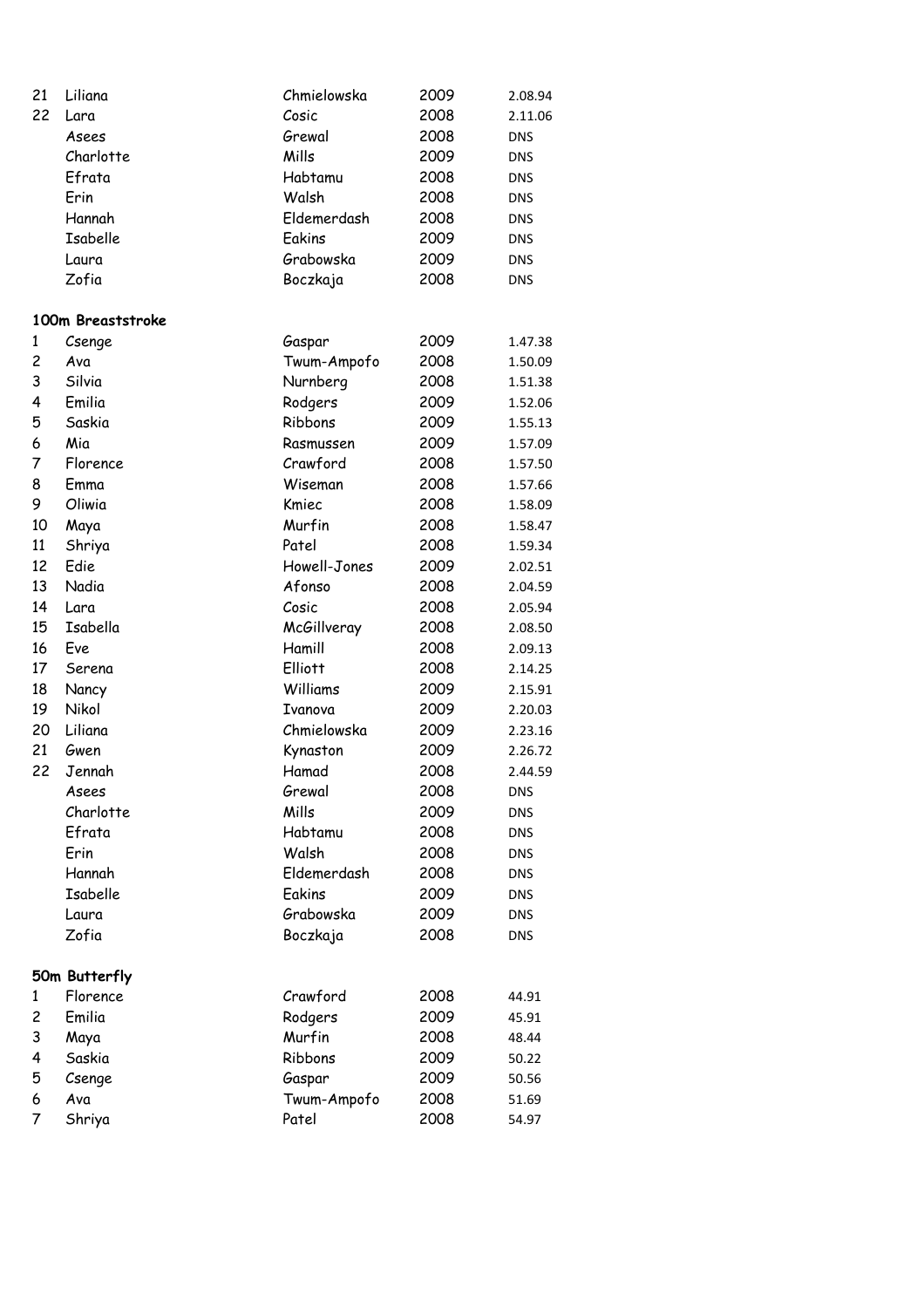| 8  | Mia             | Rasmussen      | 2009         | 55.81      |
|----|-----------------|----------------|--------------|------------|
| 9  | Nadia           | Afonso         | 2008         | 56.09      |
| 10 | Silvia          | Nurnberg       | 2008         | 56.19      |
| 11 | Oliwia          | Kmiec          | 2008         | 58.72      |
| 12 | Eve             | Hamill         | 2008         | 58.84      |
| 13 | Nancy           | Williams       | 2009         | 1.00.00    |
| 14 | Isabella        | McGillveray    | 2008         | 1.00.41    |
| 15 | Emma            | Wiseman        | 2008         | 1.00.63    |
| 16 | Serena          | <b>Elliott</b> | 2008         | 1.04.94    |
| 17 | Lara            | Cosic          | 2008         | 1.05.97    |
| 18 | Gwen            | Kynaston       | 2009         | 1.06.45    |
| 19 | Edie            | Howell-Jones   | 2009         | 1.06.64    |
| 20 | Liliana         | Chmielowska    | 2009         | 1.13.03    |
| 21 | Nikol           | Ivanova        | 2009         | 1.15.16    |
| 22 | Jennah          | Hamad          | 2008         | 1.22.47    |
|    | Asees           | Grewal         | 2008         | <b>DNS</b> |
|    | Charlotte       | Mills          | 2009         | <b>DNS</b> |
|    | Efrata          | Habtamu        | 2008         | DNS        |
|    | Erin            | Walsh          | 2008         | <b>DNS</b> |
|    | Hannah          | Eldemerdash    | 2008         | DNS        |
|    | <b>Isabelle</b> | Eakins         | 2009         | DNS        |
|    | Laura           | Grabowska      | 2009         | DNS        |
|    | Zofia           | Boczkaja       | 2008         | <b>DNS</b> |
|    |                 |                |              |            |
|    | 100m IM         |                |              |            |
| 1  | Emilia          | Rodgers        | 2009         | 1.41.13    |
| 2  | Ava             | Twum-Ampofo    | 2008         | 1.41.25    |
| 3  | Csenge          | Gaspar         | 2009         | 1.42.38    |
| 4  | Florence        | Crawford       | 2008         | 1.42.41    |
| 5  | Maya            | Murfin         | 2008         | 1.45.16    |
| 6  | Saskia          | Ribbons        | 2009         | 1.46.76    |
| 7  | Silvia          | Nurnberg       | 2008         | 1.48.34    |
| 8  | Shriya          | Patel          | 2008         | 1.50.06    |
| 9  | Isabella        | McGillveray    | 2008         | 1.50.75    |
| 10 | Mia             | Rasmussen      | 2009         | 1.51.69    |
| 11 | Nadia           | Afonso         | 2008         | 1.53.13    |
| 12 | Emma            | Wiseman        | 2008         |            |
| 13 | Nancy           | Williams       | 2009         | 1.55.13    |
| 14 | Oliwia          | Kmiec          | 2008         | 1.59.34    |
| 15 | Edie            | Howell-Jones   | 2009         | 2.00.34    |
| 16 | Liliana         | Chmielowska    | 2009         | 2.06.03    |
| 17 | Eve             | Hamill         | 2008         | 2.06.53    |
|    |                 | <b>Elliott</b> |              | 2.07.00    |
| 18 | Serena          |                | 2008<br>2009 | 2.11.19    |
| 19 | Gwen            | Kynaston       |              | 2.12.00    |
| 20 | Lara            | Cosic          | 2008         | 2.17.65    |
| 21 | Jennah          | Hamad          | 2008         | 2.21.63    |
| 22 | Nikol           | Ivanova        | 2009         | 2.24.28    |
|    | Asees           | Grewal         | 2008         | <b>DNS</b> |
|    | Charlotte       | Mills          | 2009         | <b>DNS</b> |
|    | Efrata          | Habtamu        | 2008         | <b>DNS</b> |
|    | Erin            | Walsh          | 2008         | <b>DNS</b> |
|    | Hannah          | Eldemerdash    | 2008         | <b>DNS</b> |
|    | Isabelle        | Eakins         | 2009         | <b>DNS</b> |
|    | Laura           | Grabowska      | 2009         | <b>DNS</b> |
|    | Zofia           | Boczkaja       | 2008         | <b>DNS</b> |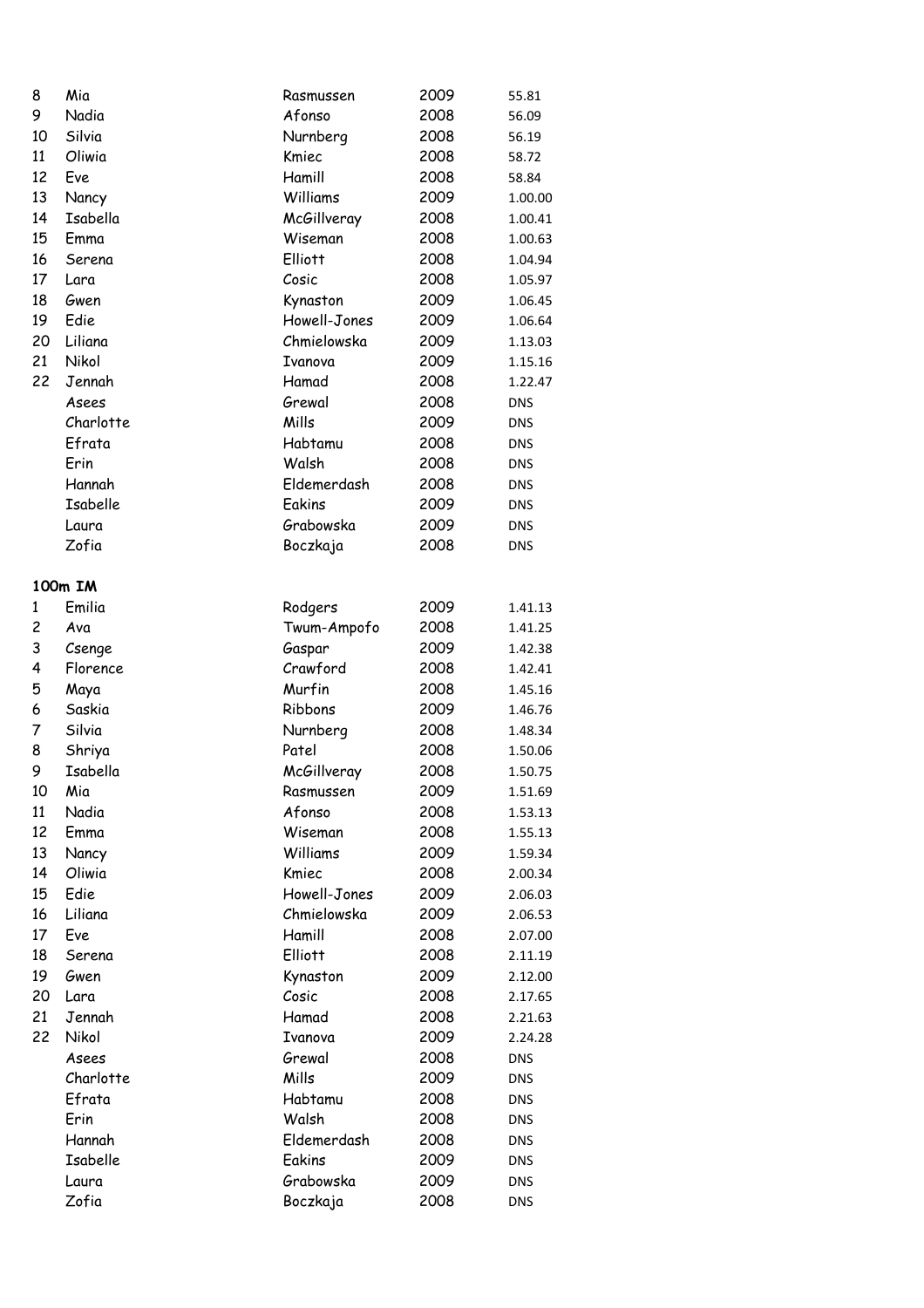# **2009 & 2008 Boys (11 - 12 year old)**

|                | 100m Backstroke   |                |      |            |  |
|----------------|-------------------|----------------|------|------------|--|
| 1              | Alexandros        | Savvanidis     | 2008 | 1.36.22    |  |
| $\overline{c}$ | Noah              | Malley         | 2008 | 1.36.38    |  |
| 3              | Patrick           | Koo            | 2008 | 1.38.94    |  |
| 4              | Adam              | Druc           | 2008 | 1.40.59    |  |
| 5              | Artur             | Skitsko        | 2009 | 1.41.97    |  |
| 6              | Andrej            | CERIC          | 2009 | 1.47.81    |  |
| 7              | Frank             | Leaviss        | 2008 | 1.50.66    |  |
| 8              | Henry             | <b>MANNERS</b> | 2009 | 1.51.81    |  |
| 9              | Euan              | Hamilton       | 2008 | 1.52.81    |  |
| 10             | Kuba              | Mydlarski      | 2009 | 1.53.63    |  |
| 11             | Thomas            | Winter         | 2008 | 1.56.03    |  |
| 12             | Kieran            | Zimbakovski    | 2009 | 1.56.69    |  |
| 13             | Daniel            | Petkov         | 2009 | 1.57.94    |  |
| 14             | David             | Surafy         | 2008 | 2.02.41    |  |
|                | Elias             | SHAZADDHA      | 2009 | <b>DNS</b> |  |
|                | 100m Freestyle    |                |      |            |  |
| $\mathbf{1}$   | Alexandros        | Savvanidis     | 2008 | 1.25.72    |  |
| $\overline{c}$ | Adam              | Druc           | 2008 | 1.27.00    |  |
| 3              | Noah              | Malley         | 2008 | 1.31.81    |  |
| 4              | Patrick           | Koo            | 2008 | 1.32.88    |  |
| 5              | Euan              | Hamilton       | 2008 | 1.34.53    |  |
| 6              | Artur             | Skitsko        | 2009 | 1.36.91    |  |
| 7              | Frank             | Leaviss        | 2008 | 1.40.25    |  |
| 8              | Andrej            | CERIC          | 2009 | 1.43.09    |  |
| 9              | Henry             | <b>MANNERS</b> | 2009 | 1.50.31    |  |
| 10             | Kuba              | Mydlarski      | 2009 | 1.52.94    |  |
| 11             | David             | Surafy         | 2008 | 1.53.09    |  |
| 12             | Kieran            | Zimbakovski    | 2009 | 1.54.75    |  |
| 13             | Thomas            | Winter         | 2008 | 1.55.94    |  |
| 14             | Daniel            | Petkov         | 2009 | 2.00.59    |  |
|                | Elias             | SHAZADDHA      | 2009 | <b>DNS</b> |  |
|                | 100m Breaststroke |                |      |            |  |
| 1              | Adam              | Druc           | 2008 | 1.45.81    |  |
| $\overline{c}$ | Alexandros        | Savvanidis     | 2008 | 1.48.19    |  |
| 3              | Patrick           | Koo            | 2008 | 1.52.91    |  |
| 4              | Euan              | Hamilton       | 2008 | 1.54.50    |  |
| 5              | Noah              | Malley         | 2008 | 1.57.31    |  |
| 6              | Artur             | Skitsko        | 2009 | 2.06.47    |  |
| 7              | Kieran            | Zimbakovski    | 2009 | 2.08.78    |  |
| 8              | Andrej            | CERIC          | 2009 | 2.11.13    |  |
| 9              | Henry             | <b>MANNERS</b> | 2009 | 2.13.97    |  |
| 10             | Thomas            | Winter         | 2008 | 2.14.72    |  |
| 11             | Frank             | Leaviss        | 2008 | 2.16.55    |  |
| 12             | David             | Surafy         | 2008 | 2.20.22    |  |
| 13             | Kuba              | Mydlarski      | 2009 | 2.28.44    |  |
| 14             | Daniel            | Petkov         | 2009 | 2.38.27    |  |
|                | Elias             | SHAZADDHA      | 2009 | DNS        |  |
|                | 50m Butterfly     |                |      |            |  |
| 1              | Alexandros        | Savvanidis     | 2008 | 45.63      |  |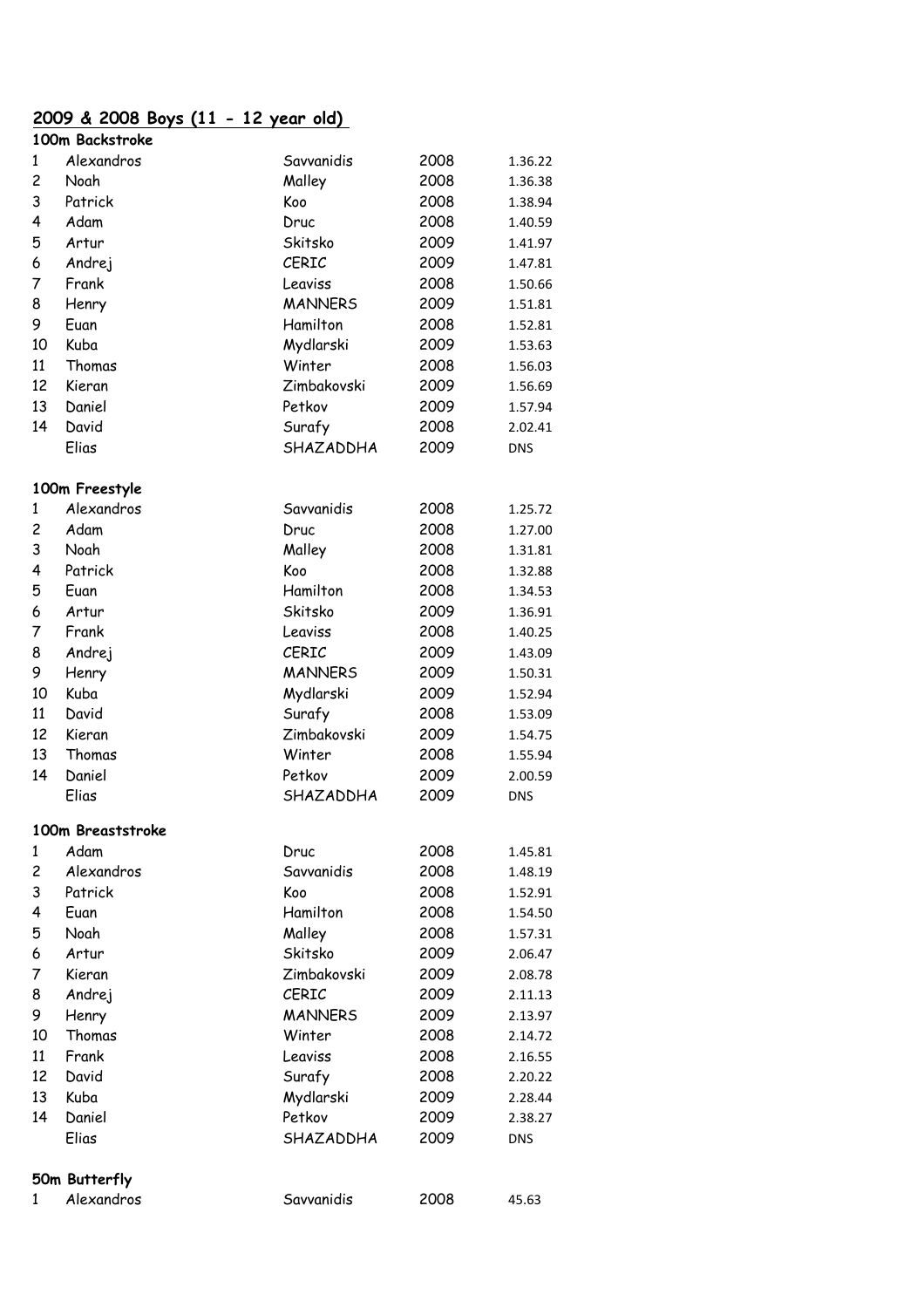| 2  | Noah       | Malley         | 2008 | 48.00      |
|----|------------|----------------|------|------------|
| 3  | Adam       | Druc           | 2008 | 48.41      |
| 4  | Patrick    | Koo            | 2008 | 50.75      |
| 5  | Artur      | Skitsko        | 2009 | 55.44      |
| 6  | Euan       | Hamilton       | 2008 | 56.19      |
| 7  | Kuba       | Mydlarski      | 2009 | 57.66      |
| 8  | Frank      | Leaviss        | 2008 | 58.16      |
| 9  | Kieran     | Zimbakovski    | 2009 | 1.03.38    |
| 10 | David      | Surafy         | 2008 | 1.04.81    |
| 11 | Thomas     | Winter         | 2008 | 1.05.19    |
| 12 | Andrej     | CERIC          | 2009 | 1.06.03    |
| 13 | Daniel     | Petkov         | 2009 | 1.09.00    |
| 14 | Henry      | <b>MANNERS</b> | 2009 | 1.09.16    |
|    | Elias      | SHAZADDHA      | 2009 | <b>DNS</b> |
|    | 100m IM    |                |      |            |
| 1  | Patrick    | Koo            | 2008 | 1.37.69    |
| 2  | Adam       | Druc           | 2008 | 1.38.41    |
| 3  | Alexandros | Savvanidis     | 2008 | 1.38.63    |
| 4  | Noah       | Malley         | 2008 | 1.45.50    |
| 5  | Euan       | Hamilton       | 2008 | 1.52.94    |
| 6  | Artur      | Skitsko        | 2009 | 1.53.53    |
| 7  | Frank      | Leaviss        | 2008 | 1.57.72    |
| 8  | Andrej     | CERIC          | 2009 | 2.02.00    |
| 9  | Kieran     | Zimbakovski    | 2009 | 2.02.44    |
| 10 | Kuba       | Mydlarski      | 2009 | 2.05.53    |
| 11 | Henry      | <b>MANNERS</b> | 2009 | 2.05.78    |
| 12 | Thomas     | Winter         | 2008 | 2.05.81    |
| 13 | David      | Surafy         | 2008 | 2.10.59    |
| 14 | Daniel     | Petkov         | 2009 | 2.13.13    |
|    | Elias      | SHAZADDHA      | 2009 | <b>DNS</b> |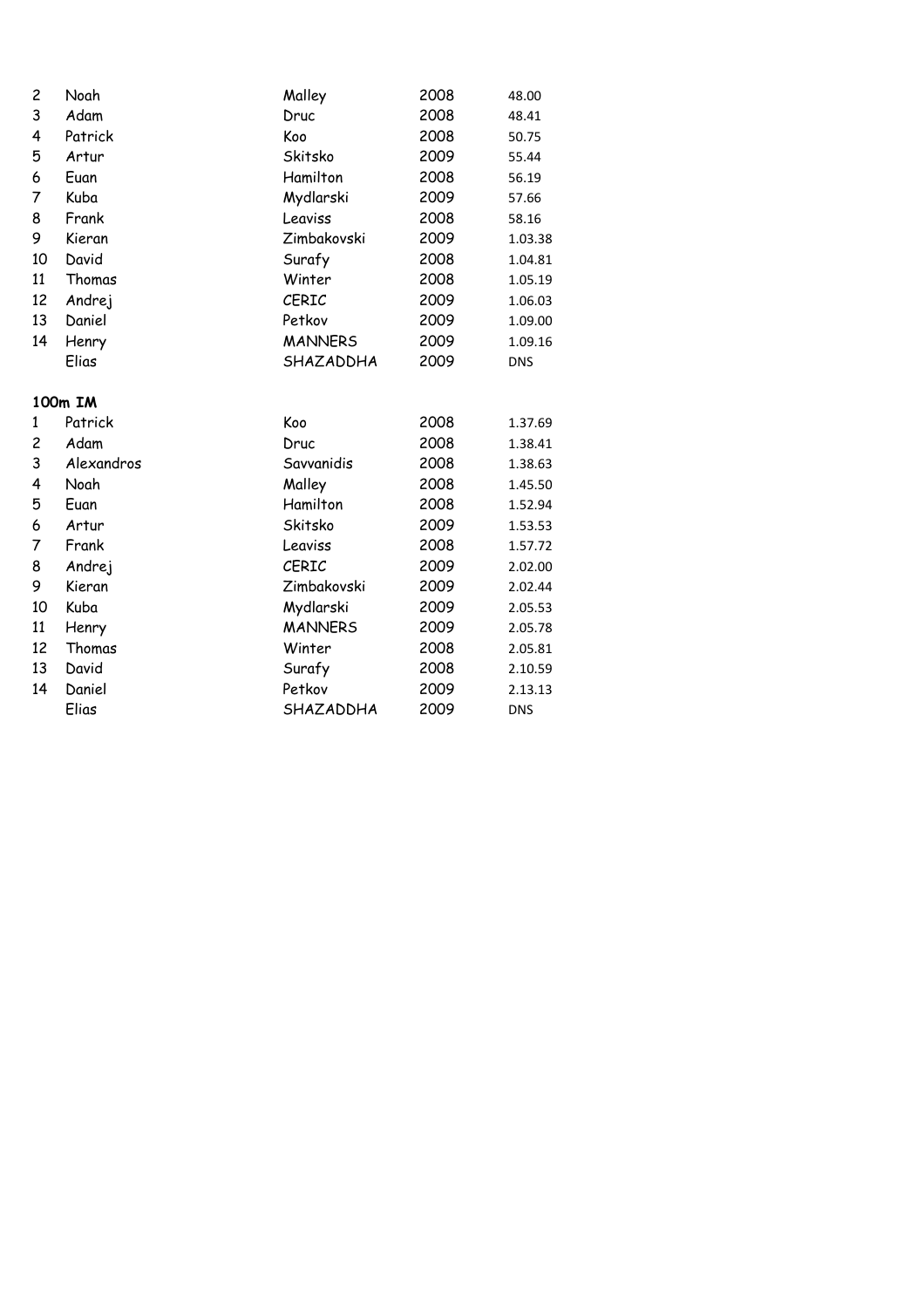# **2007 & 2006 Girls (13 - 14 year olds)**

|    | 100m Backstroke |                |      |                          |
|----|-----------------|----------------|------|--------------------------|
| 1  | Yuka            | Yoneda         | 2007 | 1.24.69                  |
| 2  | Miyu            | Wakamatsu      | 2006 | 1.26.94                  |
| 3  | Lily            | Pritchard      | 2007 | 1.30.31                  |
| 4  | Lynette         | EGELIE         | 2006 | 1.32.06                  |
| 5  | Tamzin          | Gaspar         | 2006 | 1.32.47                  |
| 6  | Georgia         | Marshallsay    | 2007 | 1.33.22                  |
| 7  | Flora           | Pollock        | 2006 | 1.33.84                  |
| 8  | Alice           | Rasmussen      | 2007 | 1.34.44                  |
| 9  | Ciara           | Keating        | 2007 | 1.34.47                  |
| 10 | Isaure          | Koo            | 2006 | 1.35.53                  |
| 11 | Myriam          | Grant          | 2007 | 1.36.53                  |
| 12 | Sophie          | Ganne          | 2007 | 1.37.69                  |
| 13 | Mia             | Freudenberg    | 2007 | 1.44.63                  |
| 14 | Eleanor         | Squire         | 2007 | 1.45.78                  |
| 15 | Ilayda          | <b>MALLEY</b>  | 2006 | 1.48.31                  |
| 16 | Madeleine       | <b>Elliott</b> | 2007 | 1.51.09                  |
| 17 | Amaia           | Wiseman        | 2006 | 2.05.13                  |
|    | Shreya          | Lachman        | 2006 | <b>DNS</b>               |
|    | Ambar           | Grewal         | 2006 | DNS                      |
|    | Bethanya        | Habtamu        | 2007 | DNS                      |
|    | Ellena          | Taages         | 2007 | <b>DNS</b>               |
|    | Ena             | Loncar         | 2006 | <b>DNS</b>               |
|    | Luna            | MEHMEDBASIC    | 2006 | DNS                      |
|    | Magdalena       | Korczakowska   | 2006 | DNS                      |
|    | Nicole          | Boczkaja       | 2006 | DNS                      |
|    | Anna            | Druc           | 2006 |                          |
|    | Farah           | Eldemerdash    | 2006 | <b>DNS</b><br><b>DNS</b> |
|    |                 |                |      |                          |
|    | 100m Freestyle  |                |      |                          |
| 1  | Yuka            | Yoneda         | 2007 | 1.14.72                  |
| 2  | Miyu            | Wakamatsu      | 2006 | 1.15.28                  |
| 3  | Flora           | Pollock        | 2006 | 1.20.25                  |
| 4  | Lynette         | <b>EGELIE</b>  | 2006 | 1.21.78                  |
| 5  | Lily            | Pritchard      | 2007 | 1.23.50                  |
| 6  | Ciara           | Keating        | 2007 | 1.23.59                  |
| 7  | Isaure          | Koo            | 2006 | 1.24.38                  |
| 8  | Georgia         | Marshallsay    | 2007 | 1.25.09                  |
| 9  | Tamzin          | Gaspar         | 2006 | 1.25.72                  |
| 10 | Alice           | Rasmussen      | 2007 | 1.27.25                  |
| 11 | Sophie          | Ganne          | 2007 | 1.28.13                  |
| 12 | Myriam          | Grant          | 2007 | 1.31.66                  |
| 13 | Ilayda          | <b>MALLEY</b>  | 2006 | 1.32.31                  |
| 14 | Eleanor         | Squire         | 2007 | 1.40.09                  |
| 15 | Madeleine       | <b>Elliott</b> | 2007 | 1.43.09                  |
| 16 | Mia             | Freudenberg    | 2007 | 1.44.53                  |
| 17 | Amaia           | Wiseman        | 2006 | 1.54.34                  |
|    | Shreya          | Lachman        | 2006 | <b>DNS</b>               |
|    | Ambar           | Grewal         | 2006 | <b>DNS</b>               |
|    | Bethanya        | Habtamu        | 2007 | DNS                      |
|    | Ellena          | Taages         | 2007 | <b>DNS</b>               |
|    | Ena             | Loncar         | 2006 | <b>DNS</b>               |
|    | Luna            | MEHMEDBASIC    | 2006 | <b>DNS</b>               |
|    |                 |                |      |                          |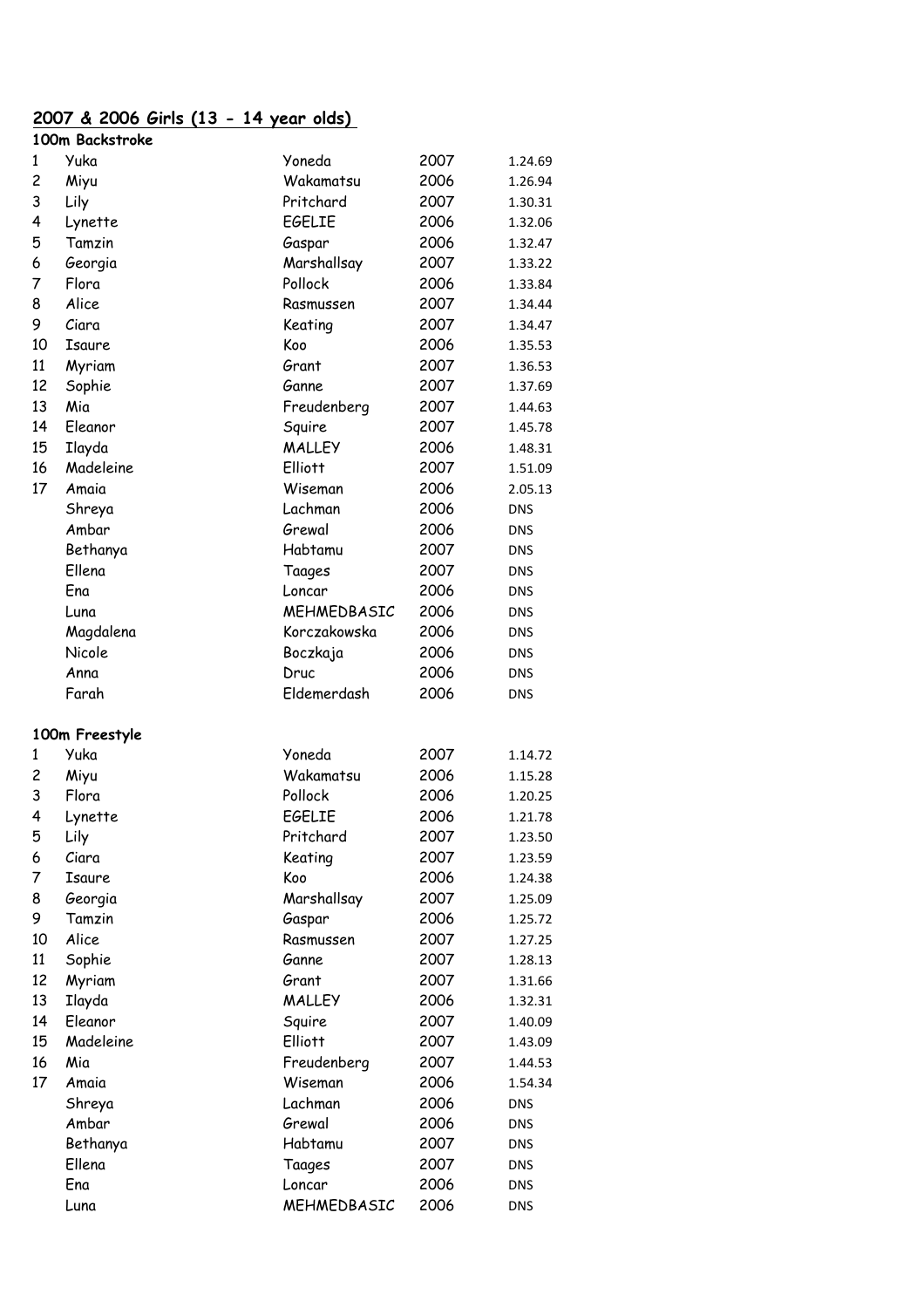|                         | Magdalena         | Korczakowska   | 2006 | <b>DNS</b> |
|-------------------------|-------------------|----------------|------|------------|
|                         | Nicole            | Boczkaja       | 2006 | <b>DNS</b> |
|                         | Anna              | Druc           | 2006 | <b>DNS</b> |
|                         | Farah             | Eldemerdash    | 2006 | DNS        |
|                         |                   |                |      |            |
|                         | 100m Breaststroke |                |      |            |
| 1                       | Miyu              | Wakamatsu      | 2006 | 1.41.75    |
| $\overline{c}$          | Tamzin            | Gaspar         | 2006 | 1.44.19    |
| 3                       | Sophie            | Ganne          | 2007 | 1.47.91    |
| 4                       | Georgia           | Marshallsay    | 2007 | 1.48.09    |
| 5                       | Yuka              | Yoneda         | 2007 | 1.48.50    |
| 6                       | Flora             | Pollock        | 2006 | 1.49.06    |
| 7                       | Ciara             | Keating        | 2007 | 1.49.47    |
| 8                       | Alice             | Rasmussen      | 2007 | 1.49.81    |
| 9                       | Isaure            | Koo            | 2006 | 1.50.28    |
| 10                      | Madeleine         | Elliott        | 2007 | 1.56.56    |
| 11                      | Mia               | Freudenberg    | 2007 | 1.56.94    |
| 12                      | Eleanor           | Squire         | 2007 | 1.57.06    |
| 13                      | Amaia             | Wiseman        | 2006 | 1.57.25    |
| 14                      | Myriam            | Grant          | 2007 | 1.57.63    |
| 15                      | Ilayda            | <b>MALLEY</b>  | 2006 | 2.10.25    |
|                         | Lynette           | <b>EGELIE</b>  | 2006 | <b>DNS</b> |
|                         | Lily              | Pritchard      | 2007 | <b>DNS</b> |
|                         | Shreya            | Lachman        | 2006 | DNS        |
|                         | Ambar             | Grewal         | 2006 | DNS        |
|                         | Bethanya          | Habtamu        | 2007 | <b>DNS</b> |
|                         | Ellena            | Taages         | 2007 | <b>DNS</b> |
|                         | Ena               | Loncar         | 2006 | <b>DNS</b> |
|                         | Luna              | MEHMEDBASIC    | 2006 | DNS        |
|                         | Magdalena         | Korczakowska   | 2006 | <b>DNS</b> |
|                         | Nicole            | Boczkaja       | 2006 | <b>DNS</b> |
|                         | Anna              | Druc           | 2006 | <b>DNS</b> |
|                         | Farah             | Eldemerdash    | 2006 | <b>DNS</b> |
|                         |                   |                |      |            |
|                         | 100m Butterfly    |                |      |            |
| 1                       | Miyu              | Wakamatsu      | 2006 | 1.26.13    |
| $\overline{\mathbf{c}}$ | Lynette           | <b>EGELIE</b>  | 2006 | 1.32.72    |
| 3                       | Georgia           | Marshallsay    | 2007 | 1.37.06    |
| 4                       | Yuka              | Yoneda         | 2007 | 1.40.91    |
| 5                       | Tamzin            | Gaspar         | 2006 | 1.42.19    |
| 6                       | Flora             | Pollock        | 2006 | 1.43.50    |
| 7                       | Isaure            | Koo            | 2006 | 1.47.44    |
| 8                       | Ilayda            | <b>MALLEY</b>  | 2006 | 1.48.06    |
| 9                       | Lily              | Pritchard      | 2007 | 1.49.78    |
| 10                      | Sophie            | Ganne          | 2007 | 1.52.38    |
| 11                      | Myriam            | Grant          | 2007 | 1.57.34    |
| 12                      | Ciara             | Keating        | 2007 | 1.57.66    |
| 13                      | Mia               | Freudenberg    | 2007 | 1.59.16    |
| 14                      | Alice             | Rasmussen      | 2007 | 2.00.81    |
| 15                      | Madeleine         | <b>Elliott</b> | 2007 | 2.03.91    |
| 16                      | Amaia             | Wiseman        | 2006 | 2.28.50    |
|                         | Eleanor           | Squire         | 2007 | <b>DNS</b> |
|                         | Shreya            | Lachman        | 2006 | <b>DNS</b> |
|                         | Ambar             | Grewal         | 2006 | DNS        |
|                         | Bethanya          | Habtamu        | 2007 | <b>DNS</b> |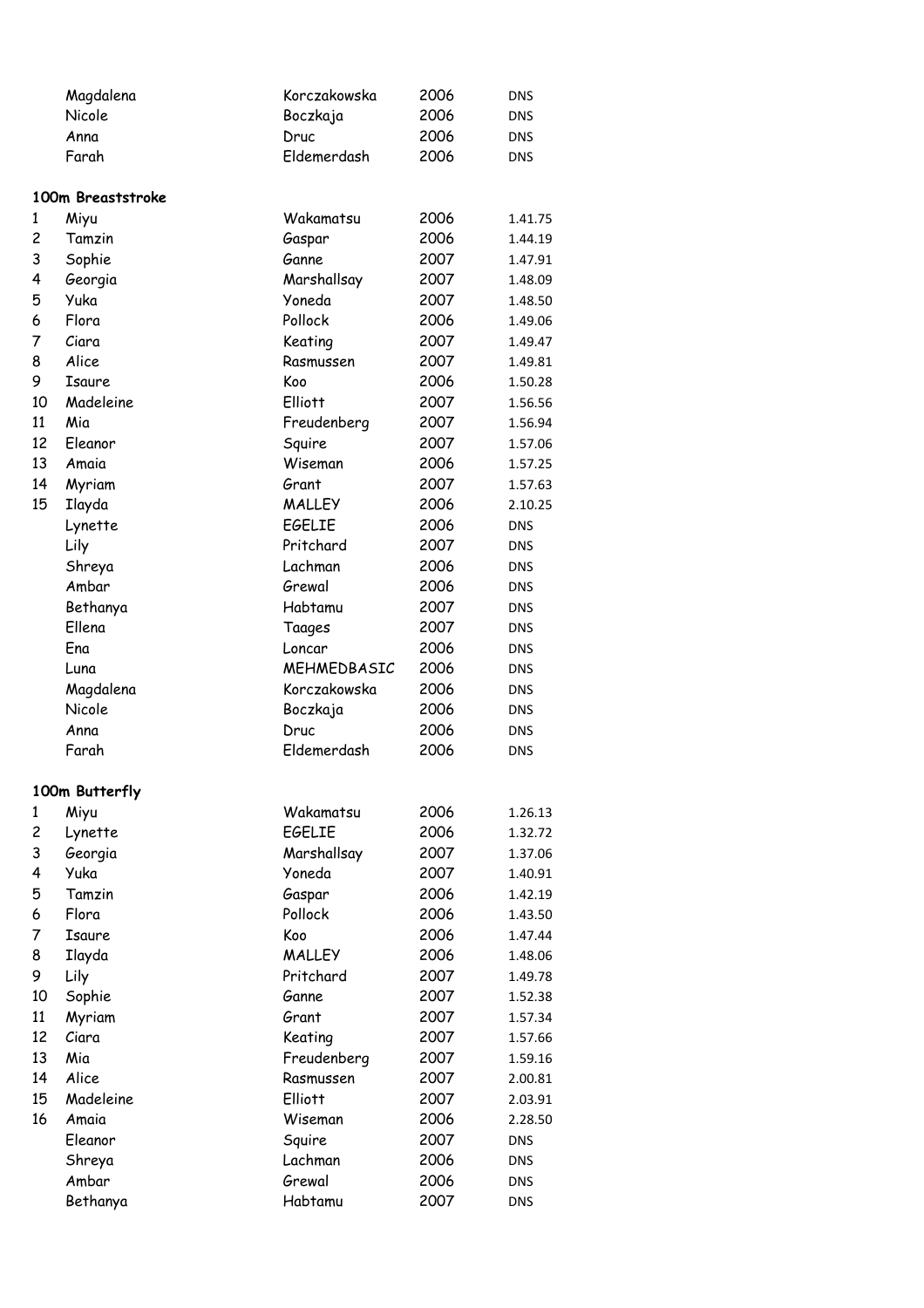|              | Ellena    | Taages         | 2007 | <b>DNS</b> |
|--------------|-----------|----------------|------|------------|
|              | Ena       | Loncar         | 2006 | <b>DNS</b> |
|              | Luna      | MEHMEDBASIC    | 2006 | DNS        |
|              | Magdalena | Korczakowska   | 2006 | DNS        |
|              | Nicole    | Boczkaja       | 2006 | <b>DNS</b> |
|              | Anna      | Druc           | 2006 | <b>DNS</b> |
|              | Farah     | Eldemerdash    | 2006 | <b>DNS</b> |
|              | 100m IM   |                |      |            |
| $\mathbf{1}$ | Miyu      | Wakamatsu      | 2006 | 1.28.41    |
| 2            | Yuka      | Yoneda         | 2007 | 1.28.69    |
| 3            | Isaure    | Koo            | 2006 | 1.34.06    |
| 4            | Georgia   | Marshallsay    | 2007 | 1.34.94    |
| 5            | Lily      | Pritchard      | 2007 | 1.35.41    |
| 6            | Tamzin    | Gaspar         | 2006 | 1.35.68    |
| 7            | Flora     | Pollock        | 2006 | 1.35.75    |
| 8            | Alice     | Rasmussen      | 2007 | 1.36.03    |
| 9            | Ciara     | Keating        | 2007 | 1.36.28    |
| 10           | Sophie    | Ganne          | 2007 | 1.40.69    |
| 11           | Ilayda    | <b>MALLEY</b>  | 2006 | 1.40.94    |
| 12           | Myriam    | Grant          | 2007 | 1.43.63    |
| 13           | Mia       | Freudenberg    | 2007 | 1.47.78    |
| 14           | Eleanor   | Squire         | 2007 | 1.49.00    |
| 15           | Madeleine | <b>Elliott</b> | 2007 | 1.55.28    |
| 16           | Amaia     | Wiseman        | 2006 | 2.03.06    |
|              | Lynette   | <b>EGELIE</b>  | 2006 | <b>DNS</b> |
|              | Shreya    | Lachman        | 2006 | DNS        |
|              | Ambar     | Grewal         | 2006 | <b>DNS</b> |
|              | Bethanya  | Habtamu        | 2007 | <b>DNS</b> |
|              | Ellena    | Taages         | 2007 | <b>DNS</b> |
|              | Ena       | Loncar         | 2006 | <b>DNS</b> |
|              | Luna      | MEHMEDBASIC    | 2006 | <b>DNS</b> |
|              | Magdalena | Korczakowska   | 2006 | <b>DNS</b> |
|              | Nicole    | Boczkaja       | 2006 | DNS        |
|              | Anna      | Druc           | 2006 | <b>DNS</b> |
|              | Farah     | Eldemerdash    | 2006 | <b>DNS</b> |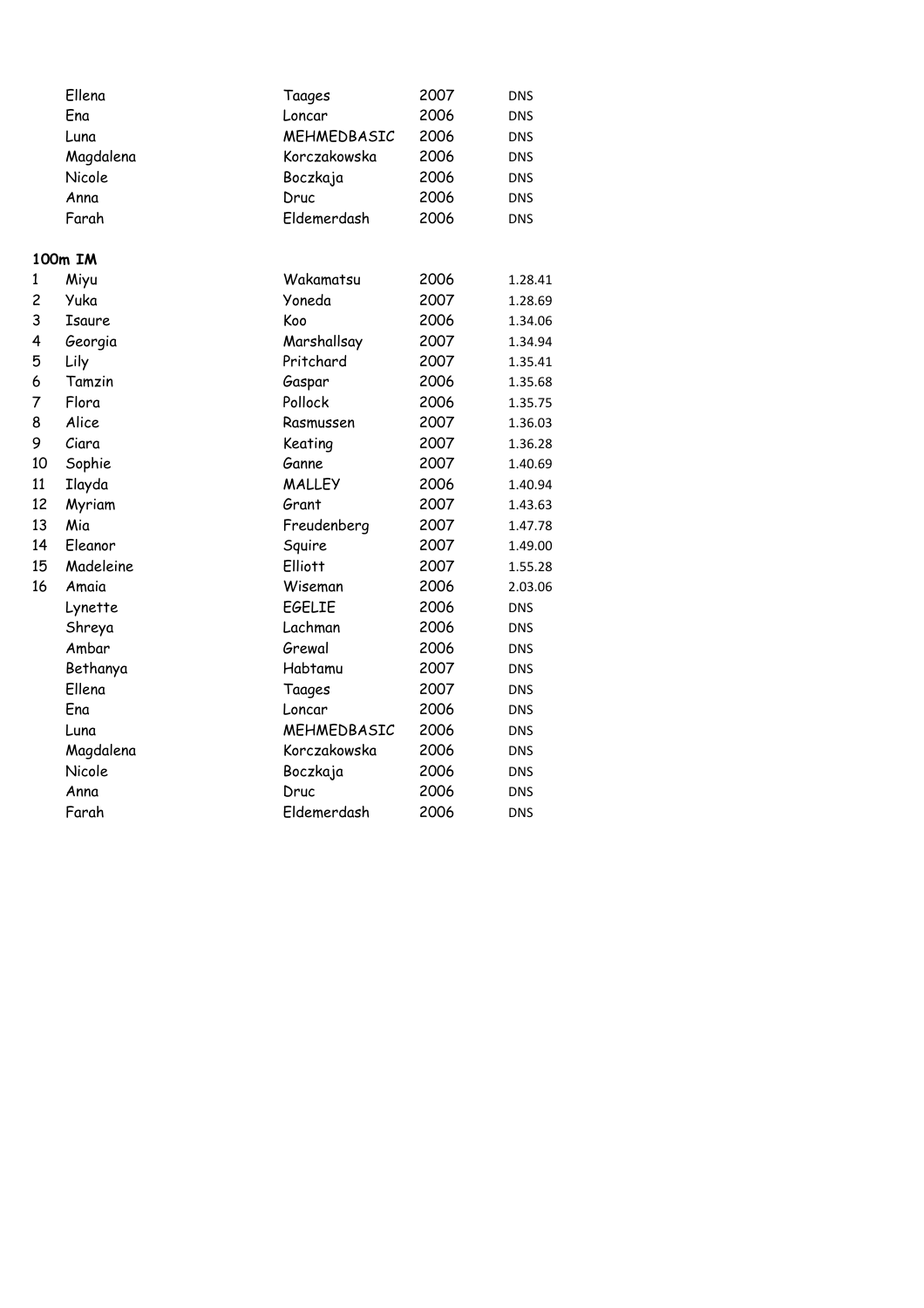#### **2007 & 2006 Boys (13 - 14 year olds)**

|    | 100m Backstroke   |                          |      |            |
|----|-------------------|--------------------------|------|------------|
| 1  | Edik              | Yerkassynov              | 2006 | 1.23.00    |
| 2  | Maksym            | Bielak                   | 2006 | 1.23.97    |
| 3  | Stanley           | Leaviss                  | 2006 | 1.32.01    |
| 4  | Sai               | Bhatia                   | 2006 | 1.33.59    |
| 5  | Antony            | Beshay                   | 2007 | 1.37.22    |
| 6  | Alfie             | <b>MANNERS</b>           | 2006 | 1.37.88    |
| 7  | Henry             | Carroll-Waine            | 2006 | 1.44.94    |
| 8  | Cosmin            | Irimia                   | 2006 | 1.45.06    |
| 9  | Hugo              | Amara                    | 2006 | 1.45.38    |
| 10 | Otis              | Demetre                  | 2007 | 1.57.88    |
|    | Jonah             | Aubrey-Johnson           | 2006 | <b>DNS</b> |
|    | Filip             | Loncar (Ceric-Lonca 2006 |      | <b>DNS</b> |
|    | James             | McMillan                 | 2007 | DNS        |
|    | Kacper            | <b>Bialek</b>            | 2006 | DNS        |
|    | Louis             | Jenkins                  | 2007 | <b>DNS</b> |
|    | Oliver            | Svenburg De Andra 2007   |      | DNS        |
|    |                   |                          |      |            |
|    | 100m Freestyle    |                          |      |            |
| 1  | Maksym            | Bielak                   | 2006 | 1.14.81    |
| 2  | Alfie             | <b>MANNERS</b>           | 2006 | 1.20.84    |
| 3  | Edik              | Yerkassynov              | 2006 | 1.21.94    |
| 4  | Antony            | Beshay                   | 2007 | 1.23.06    |
| 5  | Sai               | Bhatia                   | 2006 | 1.23.41    |
| 6  | Stanley           | Leaviss                  | 2006 | 1.24.22    |
| 7  | Henry             | Carroll-Waine            | 2006 | 1.28.14    |
| 8  | Hugo              | Amara                    | 2006 | 1.36.34    |
| 9  | Cosmin            | Irimia                   | 2006 | 1.45.41    |
| 10 | Otis              | Demetre                  | 2007 | 1.45.66    |
|    | Jonah             | Aubrey-Johnson           | 2006 | DNS        |
|    | Filip             | Loncar (Ceric-Lonca 2006 |      | DNS        |
|    | James             | McMillan                 | 2007 | DNS        |
|    | Kacper            | <b>Bialek</b>            | 2006 | DNS        |
|    | Louis             | Jenkins                  | 2007 | DNS        |
|    | Oliver            | Svenburg De Andra 2007   |      | DNS        |
|    | 100m Breaststroke |                          |      |            |
| 1  | Maksym            | Bielak                   | 2006 | 1.36.72    |
| 2  | Edik              | Yerkassynov              | 2006 | 1.42.59    |
| 3  | Alfie             | <b>MANNERS</b>           | 2006 | 1.47.16    |
| 4  | Antony            | Beshay                   | 2007 | 1.48.66    |
| 5  | Stanley           | Leaviss                  | 2006 | 1.50.59    |
| 6  | Sai               | Bhatia                   | 2006 | 1.51.34    |
| 7  | Henry             | Carroll-Waine            | 2006 | 1.53.16    |
| 8  | Otis              | Demetre                  | 2007 | 1.58.53    |
| 9  | Cosmin            | Irimia                   | 2006 | 2.02.47    |
| 10 | Hugo              | Amara                    | 2006 | 2.04.97    |
|    | Jonah             | Aubrey-Johnson           | 2006 | <b>DNS</b> |
|    | Filip             | Loncar (Ceric-Lonca 2006 |      | DNS        |
|    | James             | McMillan                 | 2007 | <b>DNS</b> |
|    | Kacper            | <b>Bialek</b>            | 2006 | DNS        |
|    | Louis             | Jenkins                  | 2007 | <b>DNS</b> |
|    | Oliver            | Svenburg De Andra 2007   |      | <b>DNS</b> |
|    |                   |                          |      |            |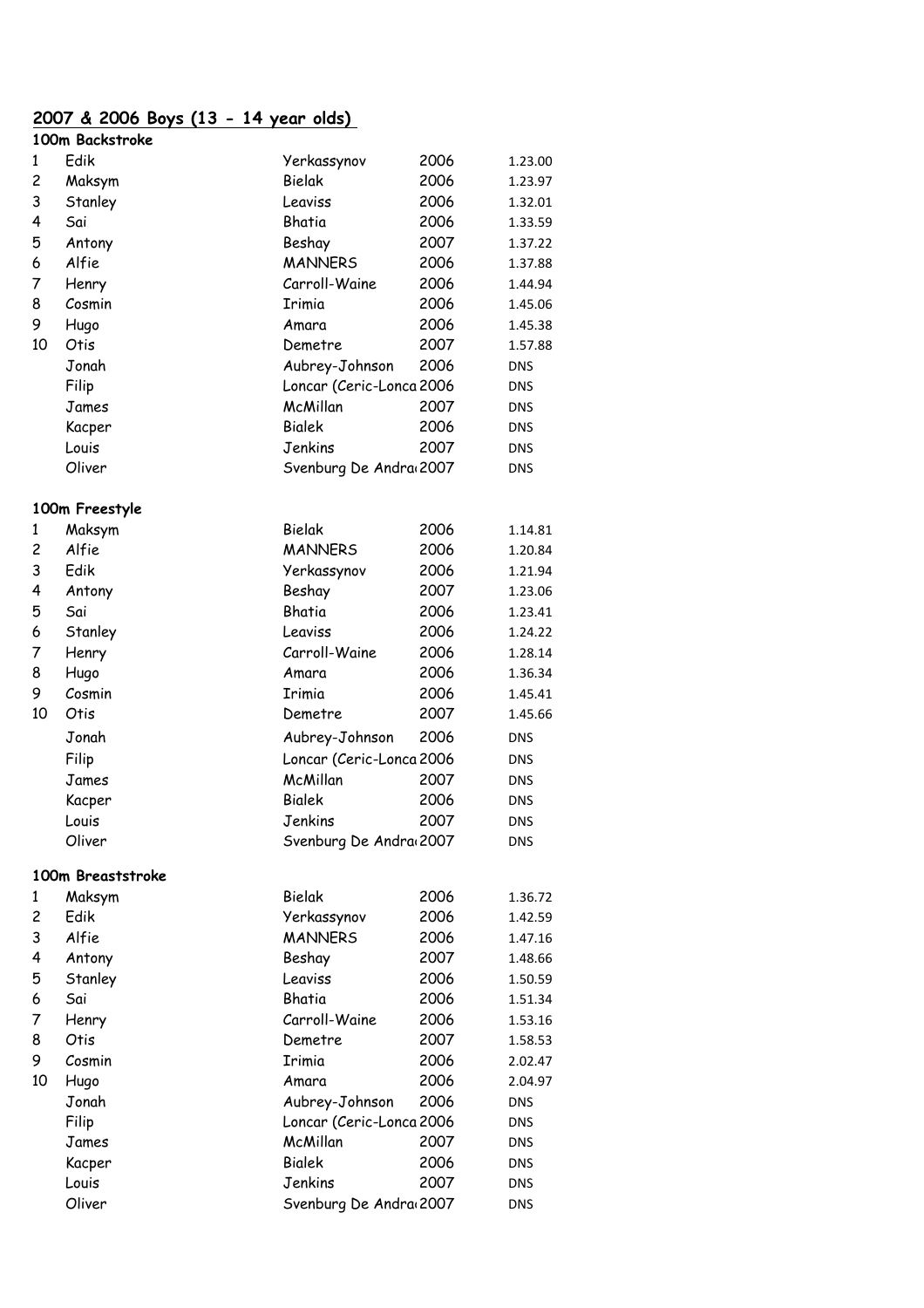#### **100m Butterfly**

| 1                                               | Maksym                                                                                                                                                    | Bielak                                                                                                                                                                                                                                | 2006                                                                                                         | 1.31.34                                                                                                                                                                                 |
|-------------------------------------------------|-----------------------------------------------------------------------------------------------------------------------------------------------------------|---------------------------------------------------------------------------------------------------------------------------------------------------------------------------------------------------------------------------------------|--------------------------------------------------------------------------------------------------------------|-----------------------------------------------------------------------------------------------------------------------------------------------------------------------------------------|
| $\overline{\mathbf{c}}$                         | Edik                                                                                                                                                      | Yerkassynov                                                                                                                                                                                                                           | 2006                                                                                                         | 1.36.41                                                                                                                                                                                 |
| 3                                               | Stanley                                                                                                                                                   | Leaviss                                                                                                                                                                                                                               | 2006                                                                                                         | 1.42.13                                                                                                                                                                                 |
| 4                                               | Antony                                                                                                                                                    | Beshay                                                                                                                                                                                                                                | 2007                                                                                                         | 1.42.78                                                                                                                                                                                 |
| 5                                               | Sai                                                                                                                                                       | Bhatia                                                                                                                                                                                                                                | 2006                                                                                                         | 1.52.09                                                                                                                                                                                 |
| 6                                               | Henry                                                                                                                                                     | Carroll-Waine                                                                                                                                                                                                                         | 2006                                                                                                         | 1.58.78                                                                                                                                                                                 |
| 7                                               | Alfie                                                                                                                                                     | <b>MANNERS</b>                                                                                                                                                                                                                        | 2006                                                                                                         | 1.59.66                                                                                                                                                                                 |
| 8                                               | Hugo                                                                                                                                                      | Amara                                                                                                                                                                                                                                 | 2006                                                                                                         | 2.02.25                                                                                                                                                                                 |
| 9                                               | Otis                                                                                                                                                      | Demetre                                                                                                                                                                                                                               | 2007                                                                                                         | 2.07.09                                                                                                                                                                                 |
| 10                                              | Cosmin                                                                                                                                                    | Irimia                                                                                                                                                                                                                                | 2006                                                                                                         | 2.14.78                                                                                                                                                                                 |
|                                                 | Jonah                                                                                                                                                     | Aubrey-Johnson                                                                                                                                                                                                                        | 2006                                                                                                         | <b>DNS</b>                                                                                                                                                                              |
|                                                 | Filip                                                                                                                                                     | Loncar (Ceric-Lonca 2006                                                                                                                                                                                                              |                                                                                                              | <b>DNS</b>                                                                                                                                                                              |
|                                                 | James                                                                                                                                                     | McMillan                                                                                                                                                                                                                              | 2007                                                                                                         | <b>DNS</b>                                                                                                                                                                              |
|                                                 | Kacper                                                                                                                                                    | <b>Bialek</b>                                                                                                                                                                                                                         | 2006                                                                                                         | <b>DNS</b>                                                                                                                                                                              |
|                                                 | Louis                                                                                                                                                     | Jenkins                                                                                                                                                                                                                               | 2007                                                                                                         | <b>DNS</b>                                                                                                                                                                              |
|                                                 | Oliver                                                                                                                                                    | Svenburg De Andra 2007                                                                                                                                                                                                                |                                                                                                              | <b>DNS</b>                                                                                                                                                                              |
|                                                 |                                                                                                                                                           |                                                                                                                                                                                                                                       |                                                                                                              |                                                                                                                                                                                         |
|                                                 |                                                                                                                                                           |                                                                                                                                                                                                                                       |                                                                                                              |                                                                                                                                                                                         |
|                                                 |                                                                                                                                                           |                                                                                                                                                                                                                                       |                                                                                                              |                                                                                                                                                                                         |
|                                                 |                                                                                                                                                           |                                                                                                                                                                                                                                       |                                                                                                              |                                                                                                                                                                                         |
|                                                 |                                                                                                                                                           |                                                                                                                                                                                                                                       |                                                                                                              |                                                                                                                                                                                         |
|                                                 |                                                                                                                                                           |                                                                                                                                                                                                                                       |                                                                                                              |                                                                                                                                                                                         |
|                                                 |                                                                                                                                                           |                                                                                                                                                                                                                                       |                                                                                                              |                                                                                                                                                                                         |
|                                                 |                                                                                                                                                           |                                                                                                                                                                                                                                       |                                                                                                              |                                                                                                                                                                                         |
|                                                 |                                                                                                                                                           |                                                                                                                                                                                                                                       |                                                                                                              |                                                                                                                                                                                         |
|                                                 |                                                                                                                                                           |                                                                                                                                                                                                                                       |                                                                                                              |                                                                                                                                                                                         |
|                                                 |                                                                                                                                                           |                                                                                                                                                                                                                                       |                                                                                                              |                                                                                                                                                                                         |
|                                                 |                                                                                                                                                           |                                                                                                                                                                                                                                       |                                                                                                              |                                                                                                                                                                                         |
|                                                 |                                                                                                                                                           |                                                                                                                                                                                                                                       |                                                                                                              |                                                                                                                                                                                         |
|                                                 |                                                                                                                                                           |                                                                                                                                                                                                                                       |                                                                                                              |                                                                                                                                                                                         |
|                                                 |                                                                                                                                                           |                                                                                                                                                                                                                                       |                                                                                                              |                                                                                                                                                                                         |
|                                                 |                                                                                                                                                           |                                                                                                                                                                                                                                       |                                                                                                              |                                                                                                                                                                                         |
|                                                 |                                                                                                                                                           |                                                                                                                                                                                                                                       |                                                                                                              |                                                                                                                                                                                         |
| 1<br>2<br>3<br>4<br>5<br>6<br>7<br>8<br>9<br>10 | 100m IM<br>Maksym<br>Edik<br>Stanley<br>Sai<br>Antony<br>Alfie<br>Henry<br>Hugo<br>Cosmin<br>Otis<br>Jonah<br>Filip<br>James<br>Kacper<br>Louis<br>Oliver | Bielak<br>Yerkassynov<br>Leaviss<br>Bhatia<br>Beshay<br><b>MANNERS</b><br>Carroll-Waine<br>Amara<br>Irimia<br>Demetre<br>Aubrey-Johnson<br>Loncar (Ceric-Lonca 2006<br>McMillan<br><b>Bialek</b><br>Jenkins<br>Svenburg De Andra 2007 | 2006<br>2006<br>2006<br>2006<br>2007<br>2006<br>2006<br>2006<br>2006<br>2007<br>2006<br>2007<br>2006<br>2007 | 1.23.88<br>1.27.28<br>1.35.94<br>1.36.13<br>1.38.09<br>1.42.41<br>1.48.31<br>1.52.81<br>1.54.09<br>2.02.97<br><b>DNS</b><br><b>DNS</b><br><b>DNS</b><br><b>DNS</b><br>DNS<br><b>DNS</b> |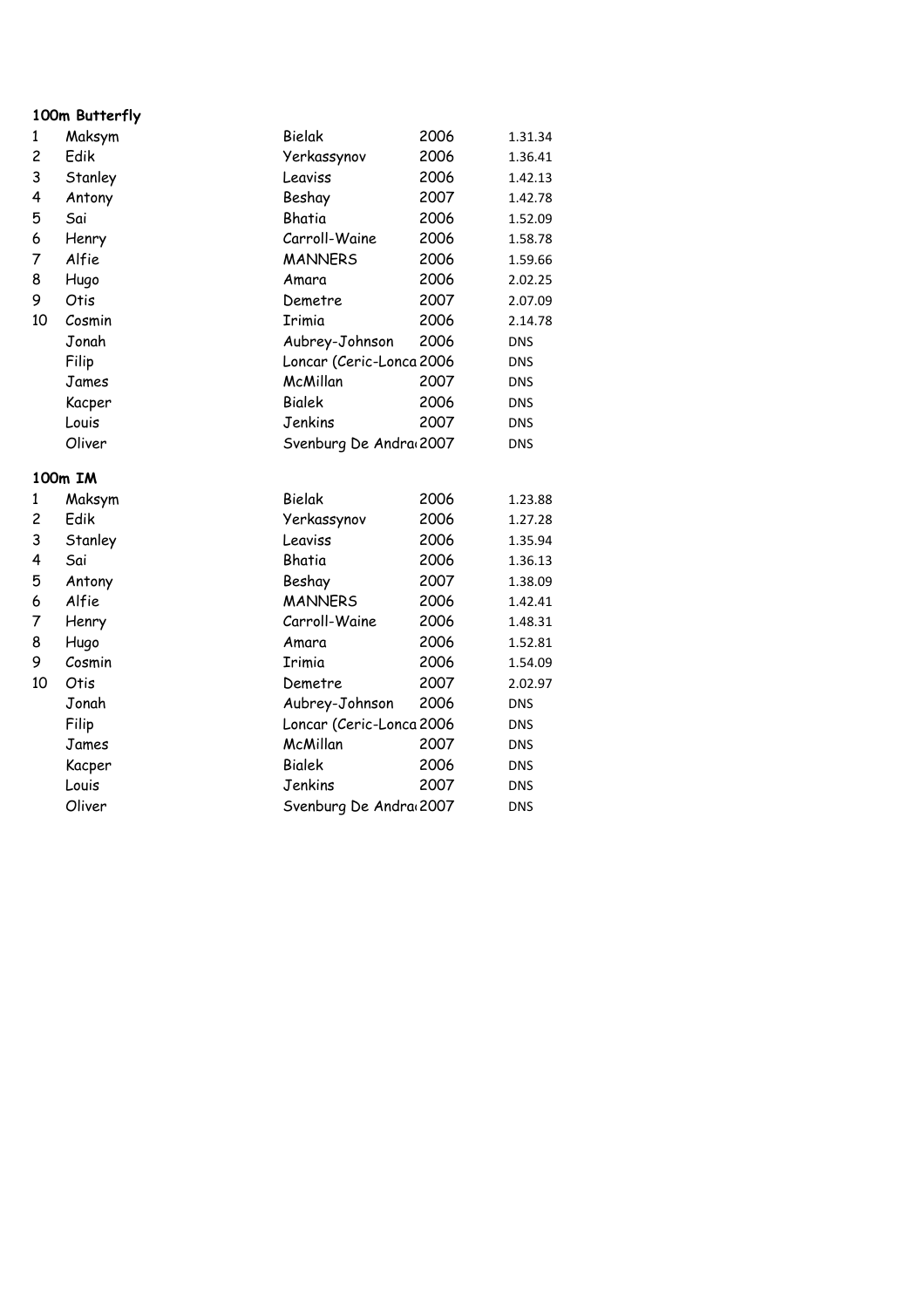### **2005 & over Girls (15 & over year olds)**

|    | 100m Backstroke |                     |      |            |
|----|-----------------|---------------------|------|------------|
| 1  | Nelly           | Hodgson             | 2003 | 1.27.53    |
| 2  | Rugile          | Macyte              | 2002 | 1.31.44    |
| 3  | Adriana         | Krickic             | 2005 | 1.32.31    |
| 4  | Elena           | Nurnberg            | 2005 | 1.37.97    |
| 5  | Eva             | Kynaston            | 2004 | 1.38.03    |
| 6  | Esmile          | Macyte              | 2005 | 1.38.94    |
| 7  | Isabella        | Warrillow           | 2005 | 1.39.28    |
| 8  | Salem           | Woldehiwot          | 2005 | 1.51.72    |
| 9  | Aiysha          | McInnes             | 2002 | 2.06.16    |
|    | Melisa          | Campbell            | 2005 | <b>DNS</b> |
|    | Caroline        | Hrycek-Robinson     | 2005 | DNS        |
|    | Ellie           | Bowden              | 2005 | DNS        |
|    | Hanna           | <b>FACKNEY</b>      | 2005 | DNS        |
|    | Milly           | <b>MCDONAGH</b>     | 2005 | DNS        |
|    | Molly           | Bryce               | 2005 | <b>DNS</b> |
|    | Sara            | <b>BENDERDOUCHE</b> | 2005 | <b>DNS</b> |
|    | Agatka          | Krynska             | 2000 | DNS        |
|    | Francine        | <b>EGELIE</b>       | 2003 | DNS        |
|    | Gwen            | Beetham             | 2004 | DNS        |
|    | Hope            | Hamilton            | 2005 | <b>DNS</b> |
|    | Maria           | Krasnodebska        | 2003 | <b>DNS</b> |
|    | <b>NICOLA</b>   | Beben               | 2003 | DNS        |
|    | Olga            | <b>NIARCHOU</b>     | 2003 | DNS        |
|    | Olivia          | Coultas - Pitman    | 2005 | <b>DNS</b> |
|    | Sofia           | <b>STRELTSOVA</b>   | 2003 | DNS        |
|    |                 |                     |      |            |
|    | 100m Freestyle  |                     |      |            |
| 1  | Sofia           | <b>STRELTSOVA</b>   | 2003 | 1.16.50    |
| 2  | Adriana         | Krickic             | 2005 | 1.16.91    |
| 3  | Francine        | <b>EGELIE</b>       | 2003 | 1.18.72    |
| 4  | Nelly           | Hodgson             | 2003 | 1.20.50    |
| 5  | Rugile          | Macyte              | 2002 | 1.25.13    |
| 6  | Eva             | Kynaston            | 2004 | 1.26.66    |
| 7  | Isabella        | Warrillow           | 2005 | 1.28.38    |
| 8  | Elena           | Nurnberg            | 2005 | 1.29.91    |
| 9  | Esmile          | Macyte              | 2005 | 1.32.81    |
| 10 | Salem           | Woldehiwot          | 2005 | 1.37.16    |
| 11 | Aiysha          | McInnes             | 2002 | 1.37.28    |
|    | Melisa          | Campbell            | 2005 | <b>DNS</b> |
|    | Caroline        | Hrycek-Robinson     | 2005 | <b>DNS</b> |
|    | Ellie           | Bowden              | 2005 | <b>DNS</b> |
|    | Hanna           | <b>FACKNEY</b>      | 2005 | DNS        |
|    | Milly           | <b>MCDONAGH</b>     | 2005 | <b>DNS</b> |
|    | Molly           | Bryce               | 2005 | <b>DNS</b> |
|    | Sara            | <b>BENDERDOUCHE</b> | 2005 | <b>DNS</b> |
|    | Agatka          | Krynska             | 2000 | <b>DNS</b> |
|    | Gwen            | Beetham             | 2004 | DNS        |
|    |                 |                     |      |            |
|    | Hope            | Hamilton            | 2005 | <b>DNS</b> |
|    | Maria           | Krasnodebska        | 2003 | <b>DNS</b> |
|    | <b>NICOLA</b>   | Beben               | 2003 | <b>DNS</b> |
|    | Olga            | <b>NIARCHOU</b>     | 2003 | <b>DNS</b> |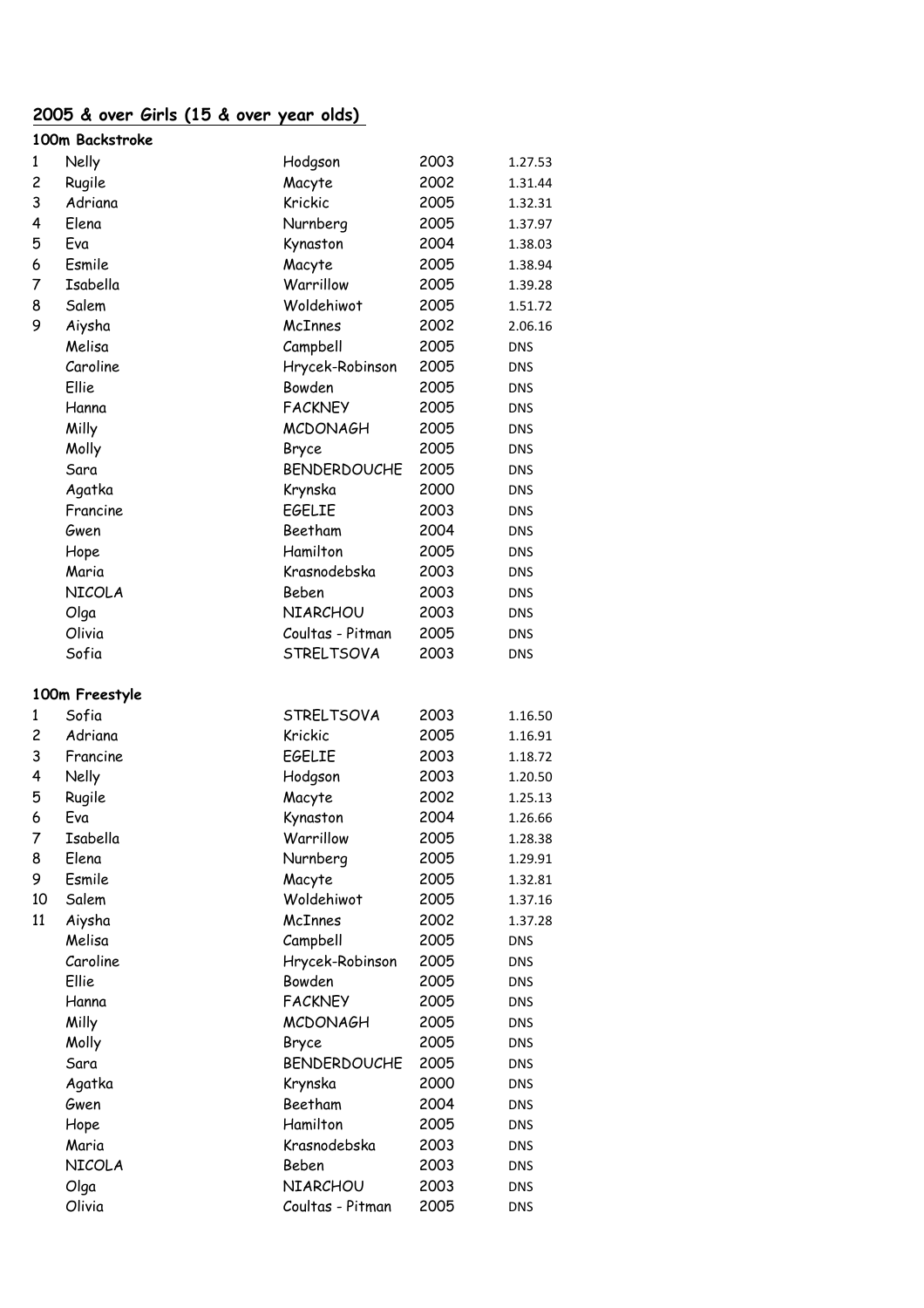### **100m Breaststroke**

| $\mathbf{1}$   | Sofia          | <b>STRELTSOVA</b>   | 2003         | 1.29.22    |
|----------------|----------------|---------------------|--------------|------------|
| $\overline{c}$ | Esmile         | Macyte              | 2005         | 1.40.47    |
| 3              | Nelly          | Hodgson             | 2003         | 1.41.72    |
| 4              | Adriana        | Krickic             | 2005         | 1.44.94    |
| 5              | Rugile         | Macyte              | 2002         | 1.46.56    |
| 6              | Isabella       | Warrillow           | 2005         | 1.46.63    |
| 7              | Francine       | <b>EGELIE</b>       | 2003         | 1.48.50    |
| 8              | Elena          | Nurnberg            | 2005         | 1.52.72    |
| 9              | Salem          | Woldehiwot          | 2005         | 1.55.84    |
| 10             | Aiysha         | McInnes             | 2002         | 1.59.16    |
|                | Eva            | Kynaston            | 2004         | <b>DNS</b> |
|                | Melisa         | Campbell            | 2005         | <b>DNS</b> |
|                | Caroline       | Hrycek-Robinson     | 2005         | <b>DNS</b> |
|                | Ellie          | Bowden              | 2005         | <b>DNS</b> |
|                | Hanna          | <b>FACKNEY</b>      | 2005         | <b>DNS</b> |
|                | Milly          | <b>MCDONAGH</b>     | 2005         | <b>DNS</b> |
|                | Molly          | Bryce               | 2005         | <b>DNS</b> |
|                | Sara           | <b>BENDERDOUCHE</b> | 2005         | <b>DNS</b> |
|                | Agatka         | Krynska             | 2000         | <b>DNS</b> |
|                | Gwen           | Beetham             | 2004         | <b>DNS</b> |
|                | Hope           | Hamilton            | 2005         | <b>DNS</b> |
|                | Maria          | Krasnodebska        | 2003         | <b>DNS</b> |
|                | NICOLA         | Beben               | 2003         | <b>DNS</b> |
|                | Olga           | NIARCHOU            | 2003         | <b>DNS</b> |
|                | Olivia         | Coultas - Pitman    | 2005         | <b>DNS</b> |
|                |                |                     |              |            |
|                | 100m Butterfly |                     |              |            |
| 1              | Sofia          | <b>STRELTSOVA</b>   | 2003         | 1.27.59    |
| 2              | Adriana        | Krickic             | 2005         | 1.31.69    |
| 3              | Francine       | <b>EGELIE</b>       | 2003         | 1.34.47    |
| 4              | Rugile         | Macyte              | 2002         | 1.42.24    |
| 5              | Nelly          | Hodgson             | 2003         | 1.42.40    |
| 6              | Eva            | Kynaston            | 2004         | 1.43.00    |
| 7              | Isabella       | Warrillow           | 2005         | 1.48.66    |
| 8              | Esmile         | Macyte              | 2005         | 1.55.25    |
| 9              | Elena          | Nurnberg            | 2005         | 2.08.44    |
| 10             | Salem          | Woldehiwot          | 2005         | 2.13.81    |
|                | Aiysha         | McInnes             | 2002         | <b>DNS</b> |
|                | Melisa         | Campbell            | 2005         | <b>DNS</b> |
|                | Caroline       | Hrycek-Robinson     | 2005         | <b>DNS</b> |
|                | Ellie          | Bowden              | 2005         | <b>DNS</b> |
|                | Hanna          | <b>FACKNEY</b>      | 2005         | <b>DNS</b> |
|                | Milly          | <b>MCDONAGH</b>     | 2005         | <b>DNS</b> |
|                | Molly          | Bryce               | 2005         | <b>DNS</b> |
|                | Sara           | <b>BENDERDOUCHE</b> | 2005         | <b>DNS</b> |
|                |                | Krynska             | 2000         |            |
|                | Agatka<br>Gwen | Beetham             | 2004         | <b>DNS</b> |
|                |                | Hamilton            |              | <b>DNS</b> |
|                | Hope<br>Maria  | Krasnodebska        | 2005<br>2003 | <b>DNS</b> |
|                |                |                     |              | <b>DNS</b> |
|                | NICOLA         | Beben<br>NIARCHOU   | 2003         | <b>DNS</b> |
|                | Olga<br>Olivia | Coultas - Pitman    | 2003<br>2005 | <b>DNS</b> |
|                |                |                     |              | <b>DNS</b> |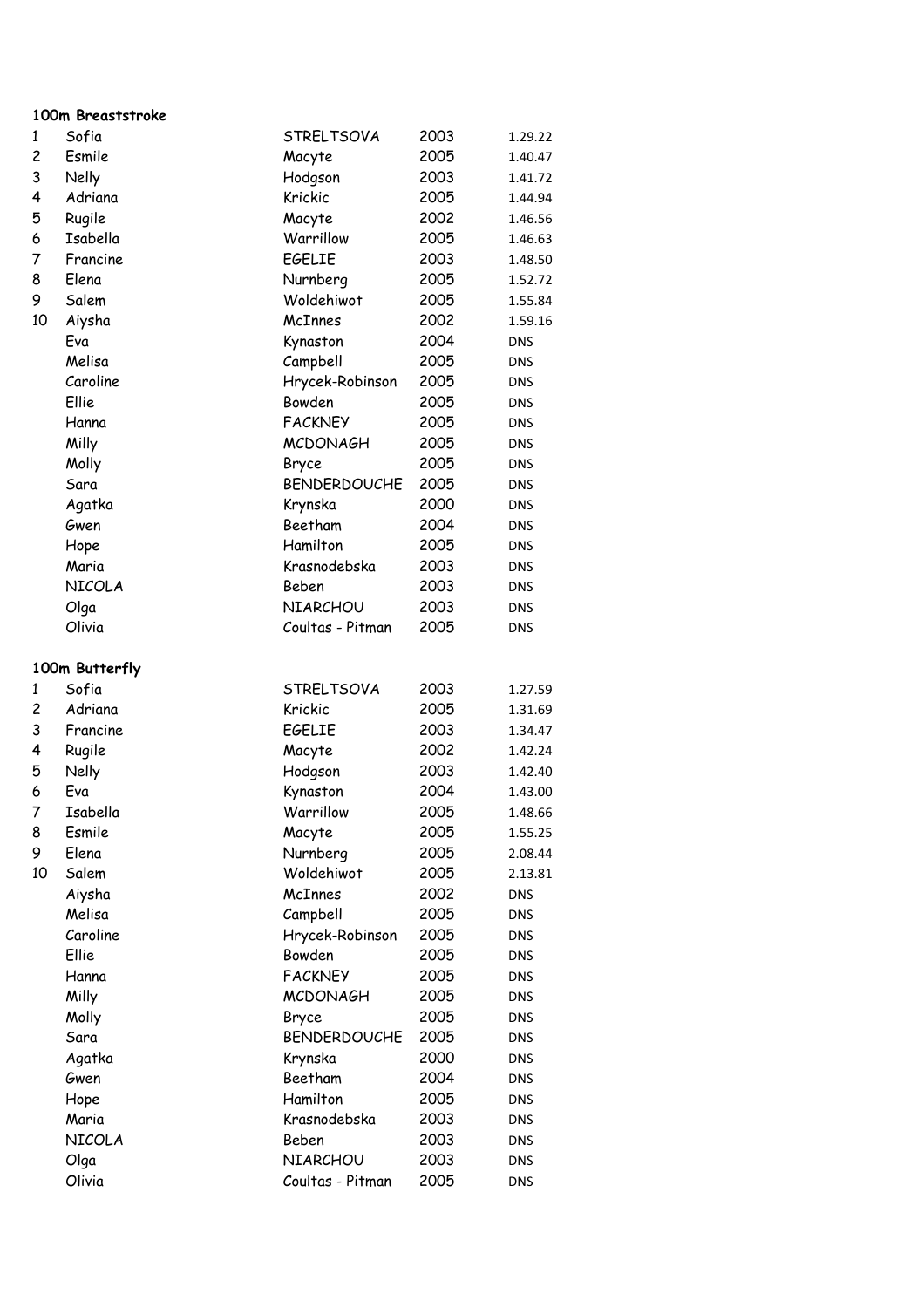### **100m IM**

| 1  | Francine      | EGELIE              | 2003 | 1.28.19    |
|----|---------------|---------------------|------|------------|
| 2  | Rugile        | Macyte              | 2002 | 1.29.47    |
| 3  | Sofia         | <b>STRELTSOVA</b>   | 2003 | 1.30.94    |
| 4  | Adriana       | Krickic             | 2005 | 1.32.38    |
| 5  | Nelly         | Hodgson             | 2003 | 1.33.16    |
| 6  | Eva           | Kynaston            | 2004 | 1.40.03    |
| 7  | Esmile        | Macyte              | 2005 | 1.42.56    |
| 8  | Isabella      | Warrillow           | 2005 | 1.42.73    |
| 9  | Elena         | Nurnberg            | 2005 | 1.48.34    |
| 10 | Salem         | Woldehiwot          | 2005 | 1.54.25    |
| 11 | Aiysha        | McInnes             | 2002 | 2.07.72    |
|    | Melisa        | Campbell            | 2005 | <b>DNS</b> |
|    | Caroline      | Hrycek-Robinson     | 2005 | <b>DNS</b> |
|    | Ellie         | Bowden              | 2005 | <b>DNS</b> |
|    | Hanna         | <b>FACKNEY</b>      | 2005 | <b>DNS</b> |
|    | Milly         | <b>MCDONAGH</b>     | 2005 | <b>DNS</b> |
|    | Molly         | Bryce               | 2005 | <b>DNS</b> |
|    | Sara          | <b>BENDERDOUCHE</b> | 2005 | <b>DNS</b> |
|    | Agatka        | Krynska             | 2000 | <b>DNS</b> |
|    | Gwen          | Beetham             | 2004 | <b>DNS</b> |
|    | Hope          | Hamilton            | 2005 | <b>DNS</b> |
|    | Maria         | Krasnodebska        | 2003 | <b>DNS</b> |
|    | <b>NICOLA</b> | Beben               | 2003 | <b>DNS</b> |
|    | Olga          | NIARCHOU            | 2003 | <b>DNS</b> |
|    | Olivia        | Coultas - Pitman    | 2005 | <b>DNS</b> |
|    |               |                     |      |            |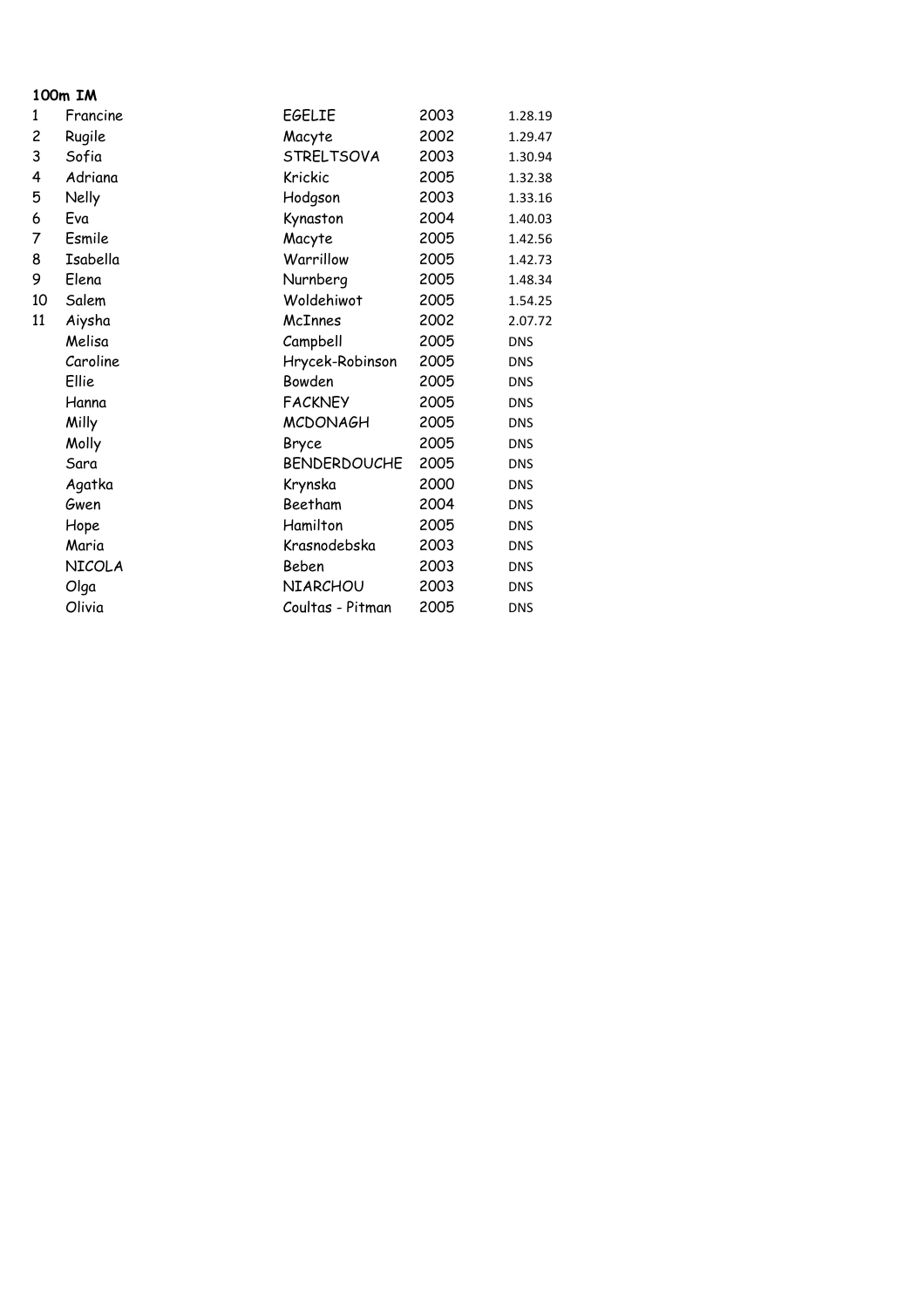#### **2005 & over Boys (15 & over year olds)**

|   | 100m Backstroke   |                  |      |            |
|---|-------------------|------------------|------|------------|
| 1 | Iker              | Decimavilla      | 2004 | 1.17.69    |
| 2 | Oscar             | Jones            | 2003 | 1.20.47    |
| 3 | Savo              | STOJSAVLJEVIC    | 2004 | 1.22.06    |
| 4 | Jacek             | Krynski          | 2003 | 1.23.47    |
| 5 | Jean              | Mady             | 2004 | 1.28.44    |
| 6 | Lucas             | Rasmussen        | 2005 | 1.29.66    |
| 7 | Max               | Demetre          | 2005 | 1.34.16    |
| 8 | Filippos          | Savvanidis       | 2004 | 1.37.03    |
| 9 | Joseph            | Williams         | 2005 | 1.40.16    |
|   | Theo              | Gales Dobson     | 2005 | <b>DNS</b> |
|   | Marc              | <b>Iskander</b>  | 2005 | <b>DNS</b> |
|   | Nuno              | Cardoso          | 2005 | DNS        |
|   | Adam              | KRASNODEBSKI     | 2005 | DNS        |
|   | Panagiotis        | Verroiotis       | 2005 | <b>DNS</b> |
|   | Adam              | <b>BOUCHENAF</b> | 2004 | <b>DNS</b> |
|   | Bailey            | <b>FACKNEY</b>   | 2002 | <b>DNS</b> |
|   | Deni              | MEHMEDBASIC      | 2005 | DNS        |
|   | William           | CRAIG            | 2001 | <b>DNS</b> |
|   | 100m Freestyle    |                  |      |            |
| 1 | Oscar             | Jones            | 2003 | 1.03.44    |
| 2 | Filippos          | Savvanidis       | 2004 | 1.03.94    |
| 3 | Jacek             | Krynski          | 2003 | 1.08.50    |
| 4 | Savo              | STOJSAVLJEVIC    | 2004 | 1.09.44    |
| 5 | Iker              | Decimavilla      | 2004 | 1.09.50    |
| 6 | Jean              | Mady             | 2004 | 1.12.59    |
| 7 | Lucas             | Rasmussen        | 2005 | 1.19.44    |
| 8 | Max               | Demetre          | 2005 | 1.26.06    |
| 9 | Joseph            | Williams         | 2005 | 1.27.09    |
|   | Theo              | Gales Dobson     | 2005 | DNS        |
|   | Marc              | <b>Iskander</b>  | 2005 | <b>DNS</b> |
|   | Nuno              | Cardoso          | 2005 | DNS        |
|   | Adam              | KRASNODEBSKI     | 2005 | DNS        |
|   | Panagiotis        | Verroiotis       | 2005 | <b>DNS</b> |
|   | Adam              | <b>BOUCHENAF</b> | 2004 | DNS        |
|   | Bailey            | <b>FACKNEY</b>   | 2002 | <b>DNS</b> |
|   | Deni              | MEHMEDBASIC      | 2005 | <b>DNS</b> |
|   | William           | CRAIG            | 2001 | <b>DNS</b> |
|   | 100m Breaststroke |                  |      |            |
| 1 | Oscar             | Jones            | 2003 | 1.25.44    |
| 2 | Jacek             | Krynski          | 2003 | 1.34.50    |
| 3 | Savo              | STOJSAVLJEVIC    | 2004 | 1.34.69    |
| 4 | Lucas             | Rasmussen        | 2005 | 1.37.28    |
| 5 | Iker              | Decimavilla      | 2004 | 1.40.28    |
| 6 | Jean              | Mady             | 2004 | 1.40.66    |
| 7 | Max               | Demetre          | 2005 | 1.45.66    |
| 8 | Joseph            | Williams         | 2005 | 1.47.16    |
|   | Filippos          | Savvanidis       | 2004 | <b>DNS</b> |
|   | Theo              | Gales Dobson     | 2005 | <b>DNS</b> |
|   | Marc              | <b>Iskander</b>  | 2005 | <b>DNS</b> |
|   | Nuno              | Cardoso          | 2005 | <b>DNS</b> |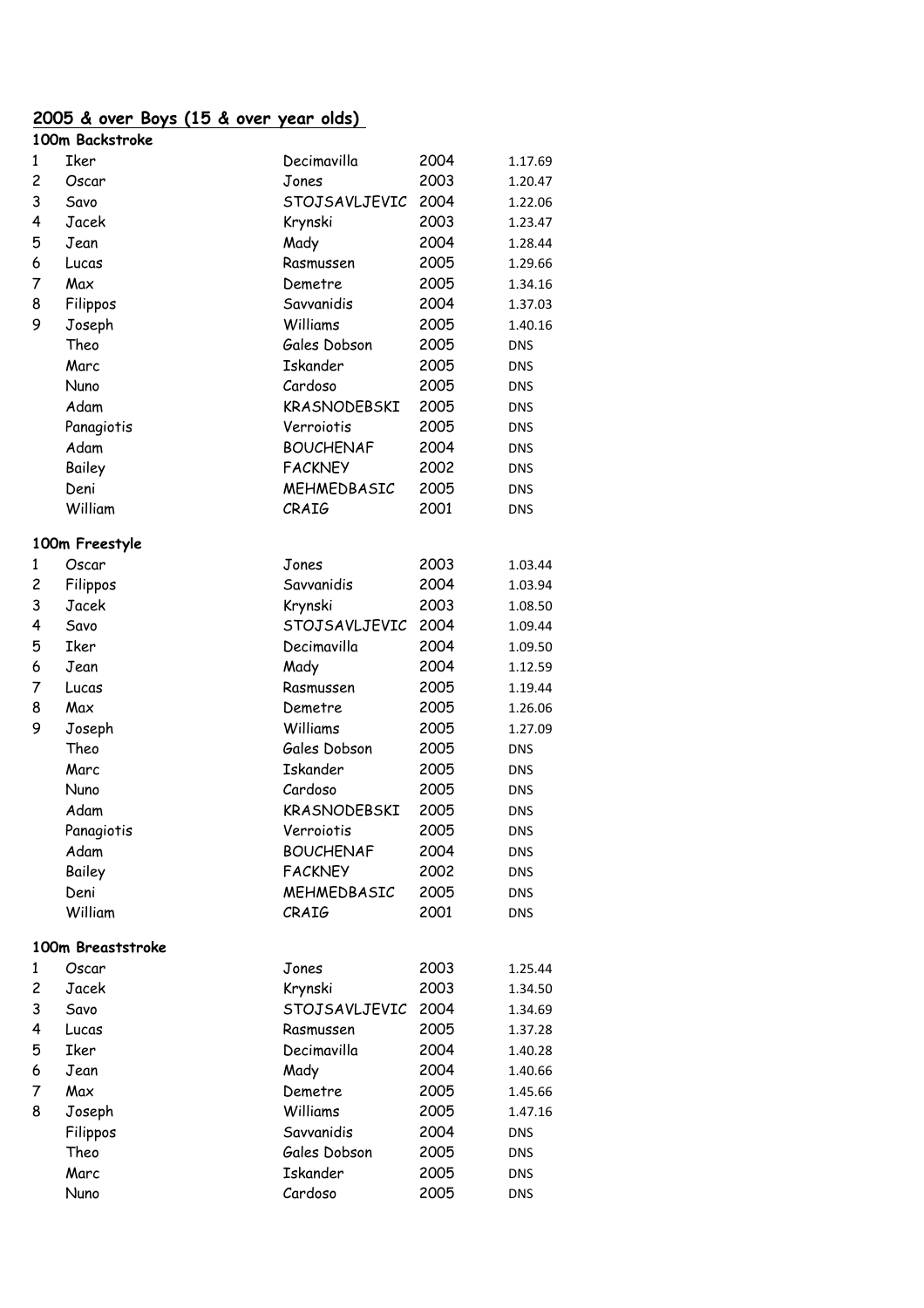|   | Adam           | KRASNODEBSKI     | 2005 | <b>DNS</b> |
|---|----------------|------------------|------|------------|
|   | Panagiotis     | Verroiotis       | 2005 | <b>DNS</b> |
|   | Adam           | <b>BOUCHENAF</b> | 2004 | <b>DNS</b> |
|   | Bailey         | <b>FACKNEY</b>   | 2002 | <b>DNS</b> |
|   | Deni           | MEHMEDBASIC      | 2005 | <b>DNS</b> |
|   | William        | CRAIG            | 2001 | <b>DNS</b> |
|   |                |                  |      |            |
|   | 100m Butterfly |                  |      |            |
| 1 | Oscar          | Jones            | 2003 | 1.19.44    |
| 2 | Jacek          | Krynski          | 2003 | 1.21.13    |
| 3 | Jean           | Mady             | 2004 | 1.28.59    |
| 4 | Filippos       | Savvanidis       | 2004 | 1.29.09    |
| 5 | Iker           | Decimavilla      | 2004 | 1.32.13    |
| 6 | Lucas          | Rasmussen        | 2005 | 1.36.75    |
| 7 | Savo           | STOJSAVLJEVIC    | 2004 | 1.42.66    |
| 8 | Max            | Demetre          | 2005 | 1.47.91    |
|   | Joseph         | Williams         | 2005 | <b>DNS</b> |
|   | Theo           | Gales Dobson     | 2005 | DNS        |
|   | Marc           | <b>Iskander</b>  | 2005 | <b>DNS</b> |
|   | Nuno           | Cardoso          | 2005 | <b>DNS</b> |
|   | Adam           | KRASNODEBSKI     | 2005 | <b>DNS</b> |
|   | Panagiotis     | Verroiotis       | 2005 | <b>DNS</b> |
|   | Adam           | <b>BOUCHENAF</b> | 2004 | <b>DNS</b> |
|   | Bailey         | <b>FACKNEY</b>   | 2002 | <b>DNS</b> |
|   | Deni           | MEHMEDBASIC      | 2005 | <b>DNS</b> |
|   | William        | CRAIG            | 2001 | <b>DNS</b> |
|   |                |                  |      |            |
|   | 100m IM        |                  |      |            |
| 1 | Oscar          | Jones            | 2003 | 1.14.84    |
| 2 | Filippos       | Savvanidis       | 2004 | 1.14.94    |
| 3 | Jacek          | Krynski          | 2003 | 1.21.75    |
| 4 | Iker           | Decimavilla      | 2004 | 1.23.09    |
| 5 | Jean           | Mady             | 2004 | 1.25.28    |
| 6 | Savo           | STOJSAVLJEVIC    | 2004 | 1.26.72    |
| 7 | Lucas          | Rasmussen        | 2005 | 1.31.19    |
| 8 | Joseph         | Williams         | 2005 | 1.41.91    |
| 9 | Max            | Demetre          | 2005 | 1.42.75    |
|   | Theo           | Gales Dobson     | 2005 | <b>DNS</b> |
|   | Marc           | <b>Iskander</b>  | 2005 | <b>DNS</b> |
|   | Nuno           | Cardoso          | 2005 | <b>DNS</b> |
|   | Adam           | KRASNODEBSKI     | 2005 | <b>DNS</b> |
|   | Panagiotis     | Verroiotis       | 2005 | <b>DNS</b> |
|   | Adam           | <b>BOUCHENAF</b> | 2004 | <b>DNS</b> |
|   | Bailey         | <b>FACKNEY</b>   | 2002 | <b>DNS</b> |
|   | Deni           | MEHMEDBASIC      | 2005 | <b>DNS</b> |
|   | William        | CRAIG            | 2001 | <b>DNS</b> |